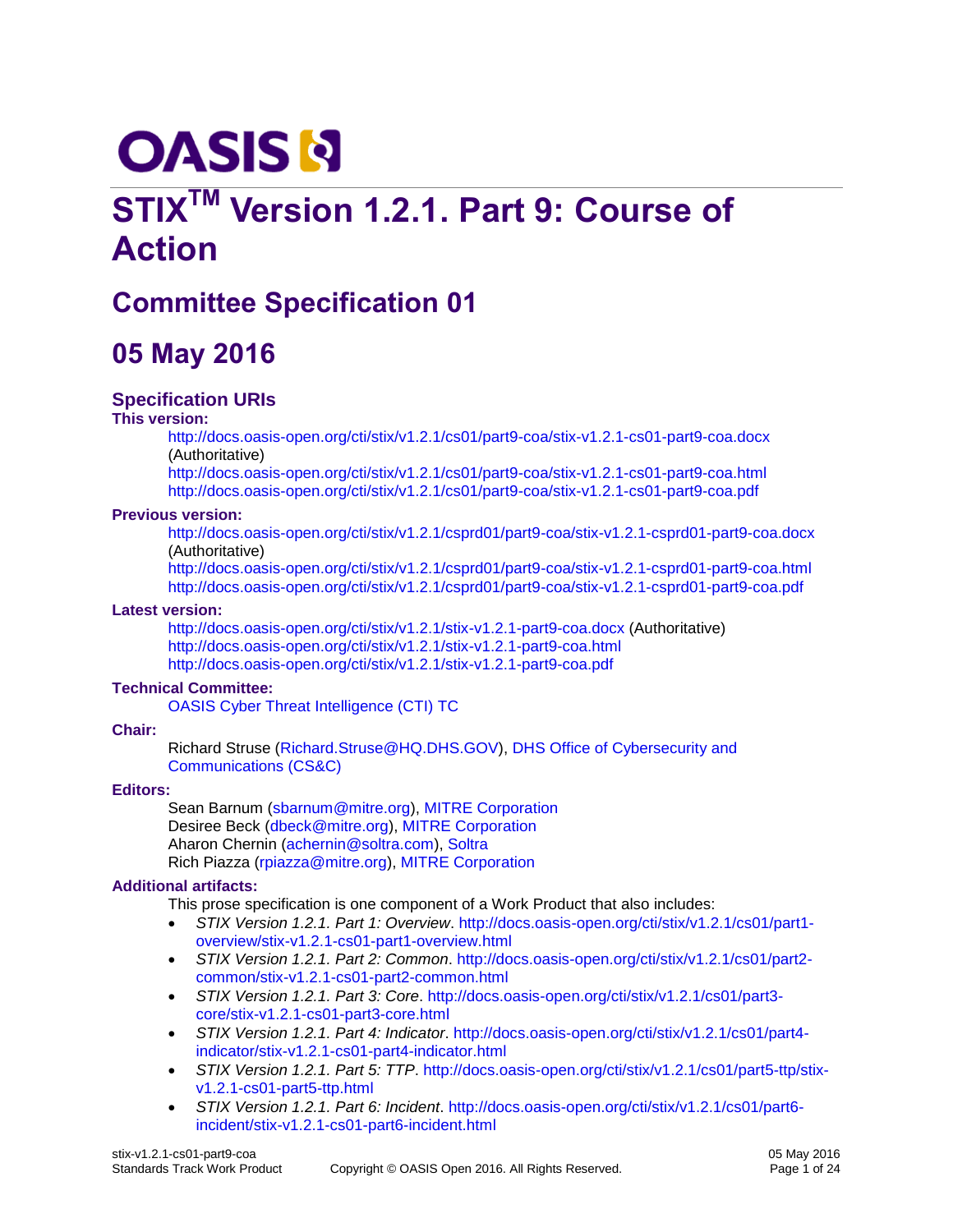- *STIX Version 1.2.1. Part 7: Threat Actor*. [http://docs.oasis-open.org/cti/stix/v1.2.1/cs01/part7](http://docs.oasis-open.org/cti/stix/v1.2.1/cs01/part7-threat-actor/stix-v1.2.1-cs01-part7-threat-actor.html) [threat-actor/stix-v1.2.1-cs01-part7-threat-actor.html](http://docs.oasis-open.org/cti/stix/v1.2.1/cs01/part7-threat-actor/stix-v1.2.1-cs01-part7-threat-actor.html)
- *STIX Version 1.2.1. Part 8: Campaign*. [http://docs.oasis-open.org/cti/stix/v1.2.1/cs01/part8](http://docs.oasis-open.org/cti/stix/v1.2.1/cs01/part8-campaign/stix-v1.2.1-cs01-part8-campaign.html) [campaign/stix-v1.2.1-cs01-part8-campaign.html](http://docs.oasis-open.org/cti/stix/v1.2.1/cs01/part8-campaign/stix-v1.2.1-cs01-part8-campaign.html)
- *STIX Version 1.2.1. Part 9: Course of Action* (this document). [http://docs.oasis](http://docs.oasis-open.org/cti/stix/v1.2.1/cs01/part9-coa/stix-v1.2.1-cs01-part9-coa.html)[open.org/cti/stix/v1.2.1/cs01/part9-coa/stix-v1.2.1-cs01-part9-coa.html](http://docs.oasis-open.org/cti/stix/v1.2.1/cs01/part9-coa/stix-v1.2.1-cs01-part9-coa.html)
- *STIX Version 1.2.1. Part 10: Exploit Target*. [http://docs.oasis](http://docs.oasis-open.org/cti/stix/v1.2.1/cs01/part10-exploit-target/stix-v1.2.1-cs01-part10-exploit-target.html)[open.org/cti/stix/v1.2.1/cs01/part10-exploit-target/stix-v1.2.1-cs01-part10-exploit-target.html](http://docs.oasis-open.org/cti/stix/v1.2.1/cs01/part10-exploit-target/stix-v1.2.1-cs01-part10-exploit-target.html)
- *STIX Version 1.2.1. Part 11: Report*. [http://docs.oasis-open.org/cti/stix/v1.2.1/cs01/part11](http://docs.oasis-open.org/cti/stix/v1.2.1/cs01/part11-report/stix-v1.2.1-cs01-part11-report.html) [report/stix-v1.2.1-cs01-part11-report.html](http://docs.oasis-open.org/cti/stix/v1.2.1/cs01/part11-report/stix-v1.2.1-cs01-part11-report.html)
- *STIX Version 1.2.1. Part 12: Default Extensions*. [http://docs.oasis](http://docs.oasis-open.org/cti/stix/v1.2.1/cs01/part12-extensions/stix-v1.2.1-cs01-part12-extensions.html)[open.org/cti/stix/v1.2.1/cs01/part12-extensions/stix-v1.2.1-cs01-part12-extensions.html](http://docs.oasis-open.org/cti/stix/v1.2.1/cs01/part12-extensions/stix-v1.2.1-cs01-part12-extensions.html)
- *STIX Version 1.2.1. Part 13: Data Marking*. [http://docs.oasis](http://docs.oasis-open.org/cti/stix/v1.2.1/cs01/part13-data-marking/stix-v1.2.1-cs01-part13-data-marking.html)[open.org/cti/stix/v1.2.1/cs01/part13-data-marking/stix-v1.2.1-cs01-part13-data-marking.html](http://docs.oasis-open.org/cti/stix/v1.2.1/cs01/part13-data-marking/stix-v1.2.1-cs01-part13-data-marking.html)
- *STIX Version 1.2.1. Part 14: Vocabularies*. [http://docs.oasis](http://docs.oasis-open.org/cti/stix/v1.2.1/cs01/part14-vocabularies/stix-v1.2.1-cs01-part14-vocabularies.html)[open.org/cti/stix/v1.2.1/cs01/part14-vocabularies/stix-v1.2.1-cs01-part14-vocabularies.html](http://docs.oasis-open.org/cti/stix/v1.2.1/cs01/part14-vocabularies/stix-v1.2.1-cs01-part14-vocabularies.html)
- *STIX Version 1.2.1. Part 15: UML Model*. [http://docs.oasis](http://docs.oasis-open.org/cti/stix/v1.2.1/cs01/part15-uml-model/stix-v1.2.1-cs01-part15-uml-model.html)[open.org/cti/stix/v1.2.1/cs01/part15-uml-model/stix-v1.2.1-cs01-part15-uml-model.html](http://docs.oasis-open.org/cti/stix/v1.2.1/cs01/part15-uml-model/stix-v1.2.1-cs01-part15-uml-model.html)
- UML Model Serialization:<http://docs.oasis-open.org/cti/stix/v1.2.1/cs01/uml-model/>

#### <span id="page-1-0"></span>**Related work:**

This specification replaces or supersedes:

 *STIXTM 1.2 Course Of Action Specification (v1.2)*  [https://github.com/STIXProject/specifications/blob/version1.2/documents/pdf%20versions/STI](https://github.com/STIXProject/specifications/blob/version1.2/documents/pdf%20versions/STIX_COA_Draft.pdf) [X\\_COA\\_Draft.pdf](https://github.com/STIXProject/specifications/blob/version1.2/documents/pdf%20versions/STIX_COA_Draft.pdf)

This specification is related to:

- *CybOXTM Version 2.1.1.* Work in progress. [https://www.oasis](https://www.oasis-open.org/committees/tc_home.php?wg_abbrev=cti-cybox)[open.org/committees/tc\\_home.php?wg\\_abbrev=cti-cybox](https://www.oasis-open.org/committees/tc_home.php?wg_abbrev=cti-cybox)
- *CybOXTM 2.1.* <https://cyboxproject.github.io/>

#### **Abstract:**

The Structured Threat Information Expression (STIX) framework defines nine core constructs and the relationships between them for the purposes of modeling cyber threat information and enabling cyber threat information analysis and sharing. This specification document defines the Course of Action construct, which conveys specific measures to be taken to address threats whether they are corrective or preventative to address Exploit Targets, or responsive to counter or mitigate the potential impacts of Incidents.

#### **Status:**

This document was last revised or approved by the OASIS Cyber Threat Intelligence (CTI) TC on the above date. The level of approval is also listed above. Check the "Latest version" location noted above for possible later revisions of this document. Any other numbered Versions and other technical work produced by the Technical Committee (TC) are listed at [https://www.oasis](https://www.oasis-open.org/committees/tc_home.php?wg_abbrev=cti#technical)[open.org/committees/tc\\_home.php?wg\\_abbrev=cti#technical.](https://www.oasis-open.org/committees/tc_home.php?wg_abbrev=cti#technical)

TC members should send comments on this specification to the TC's email list. Others should send comments to the TC's public comment list, after subscribing to it by following the instructions at the ["Send A Comment"](https://www.oasis-open.org/committees/comments/index.php?wg_abbrev=cti) button on the TC's web page at [https://www.oasis](https://www.oasis-open.org/committees/cti/)[open.org/committees/cti/.](https://www.oasis-open.org/committees/cti/)

For information on whether any patents have been disclosed that may be essential to implementing this specification, and any offers of patent licensing terms, please refer to the Intellectual Property Rights section of the TC's web page [\(https://www.oasis](https://www.oasis-open.org/committees/cti/ipr.php)[open.org/committees/cti/ipr.php\)](https://www.oasis-open.org/committees/cti/ipr.php).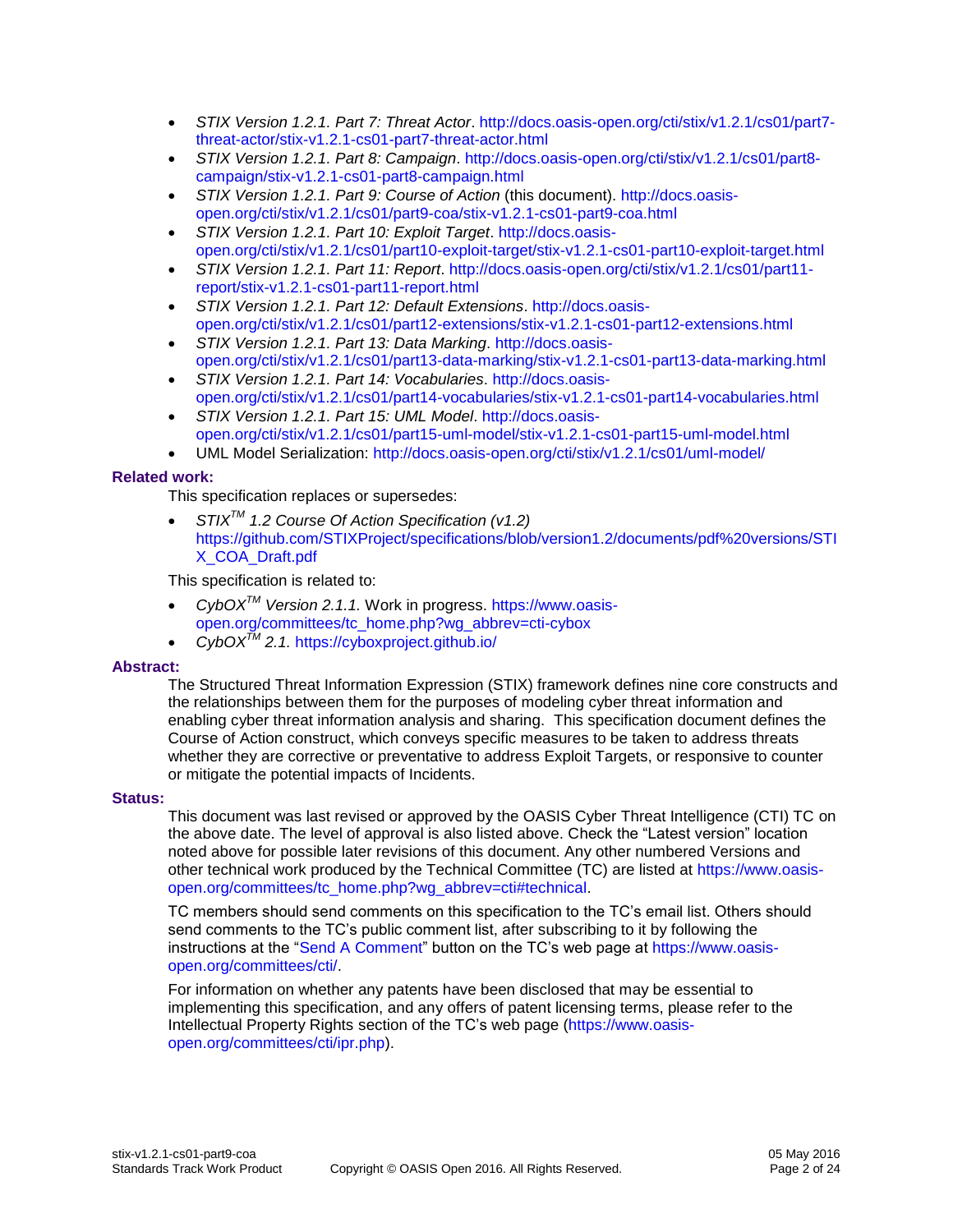#### **Citation format:**

When referencing this specification the following citation format should be used:

#### **[STIX-v1.2.1-COA]**

*STIXTM Version 1.2.1. Part 9: Course of Action.* Edited by Sean Barnum, Desiree Beck, Aharon Chernin, and Rich Piazza. 05 May 2016. OASIS Committee Specification 01. [http://docs.oasis](http://docs.oasis-open.org/cti/stix/v1.2.1/cs01/part9-coa/stix-v1.2.1-cs01-part9-coa.html)[open.org/cti/stix/v1.2.1/cs01/part9-coa/stix-v1.2.1-cs01-part9-coa.html.](http://docs.oasis-open.org/cti/stix/v1.2.1/cs01/part9-coa/stix-v1.2.1-cs01-part9-coa.html) Latest version: [http://docs.oasis-open.org/cti/stix/v1.2.1/stix-v1.2.1-part9-coa.html.](http://docs.oasis-open.org/cti/stix/v1.2.1/stix-v1.2.1-part9-coa.html)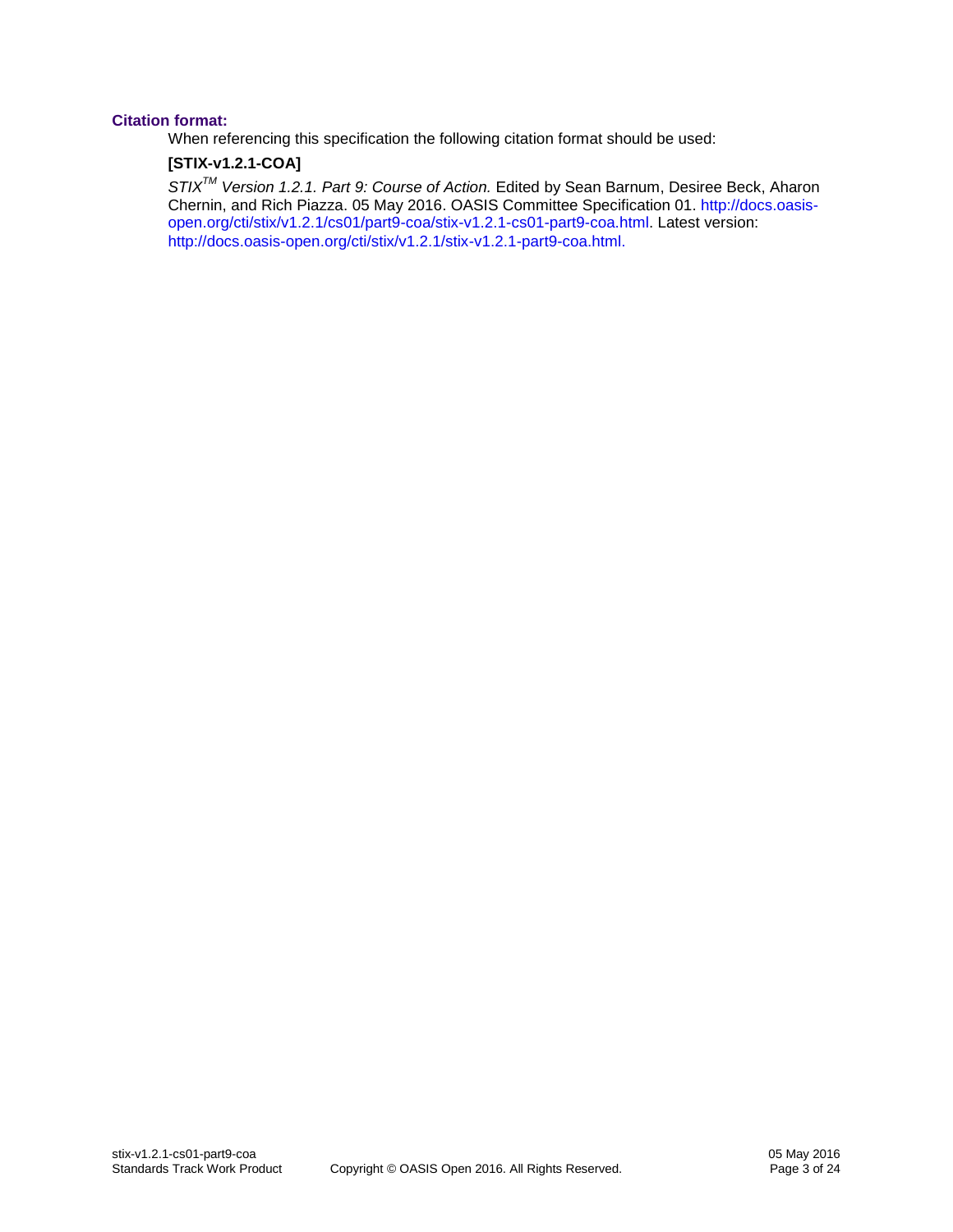## **Notices**

Copyright © OASIS Open 2016. All Rights Reserved.

All capitalized terms in the following text have the meanings assigned to them in the OASIS Intellectual Property Rights Policy (the "OASIS IPR Policy"). The full [Policy](https://www.oasis-open.org/policies-guidelines/ipr) may be found at the OASIS website.

This document and translations of it may be copied and furnished to others, and derivative works that comment on or otherwise explain it or assist in its implementation may be prepared, copied, published, and distributed, in whole or in part, without restriction of any kind, provided that the above copyright notice and this section are included on all such copies and derivative works. However, this document itself may not be modified in any way, including by removing the copyright notice or references to OASIS, except as needed for the purpose of developing any document or deliverable produced by an OASIS Technical Committee (in which case the rules applicable to copyrights, as set forth in the OASIS IPR Policy, must be followed) or as required to translate it into languages other than English.

The limited permissions granted above are perpetual and will not be revoked by OASIS or its successors or assigns.

This document and the information contained herein is provided on an "AS IS" basis and OASIS DISCLAIMS ALL WARRANTIES, EXPRESS OR IMPLIED, INCLUDING BUT NOT LIMITED TO ANY WARRANTY THAT THE USE OF THE INFORMATION HEREIN WILL NOT INFRINGE ANY OWNERSHIP RIGHTS OR ANY IMPLIED WARRANTIES OF MERCHANTABILITY OR FITNESS FOR A PARTICULAR PURPOSE.

OASIS requests that any OASIS Party or any other party that believes it has patent claims that would necessarily be infringed by implementations of this OASIS Committee Specification or OASIS Standard, to notify OASIS TC Administrator and provide an indication of its willingness to grant patent licenses to such patent claims in a manner consistent with the IPR Mode of the OASIS Technical Committee that produced this specification.

OASIS invites any party to contact the OASIS TC Administrator if it is aware of a claim of ownership of any patent claims that would necessarily be infringed by implementations of this specification by a patent holder that is not willing to provide a license to such patent claims in a manner consistent with the IPR Mode of the OASIS Technical Committee that produced this specification. OASIS may include such claims on its website, but disclaims any obligation to do so.

OASIS takes no position regarding the validity or scope of any intellectual property or other rights that might be claimed to pertain to the implementation or use of the technology described in this document or the extent to which any license under such rights might or might not be available; neither does it represent that it has made any effort to identify any such rights. Information on OASIS' procedures with respect to rights in any document or deliverable produced by an OASIS Technical Committee can be found on the OASIS website. Copies of claims of rights made available for publication and any assurances of licenses to be made available, or the result of an attempt made to obtain a general license or permission for the use of such proprietary rights by implementers or users of this OASIS Committee Specification or OASIS Standard, can be obtained from the OASIS TC Administrator. OASIS makes no representation that any information or list of intellectual property rights will at any time be complete, or that any claims in such list are, in fact, Essential Claims.

The name "OASIS" is a trademark of [OASIS,](https://www.oasis-open.org/) the owner and developer of this specification, and should be used only to refer to the organization and its official outputs. OASIS welcomes reference to, and implementation and use of, specifications, while reserving the right to enforce its marks against misleading uses. Please see<https://www.oasis-open.org/policies-guidelines/trademark> for above guidance.

Portions copyright © United States Government 2012-2016. All Rights Reserved.

STIX™, TAXII™, AND CybOX™ (STANDARD OR STANDARDS) AND THEIR COMPONENT PARTS ARE PROVIDED "AS IS" WITHOUT ANY WARRANTY OF ANY KIND, EITHER EXPRESSED, IMPLIED, OR STATUTORY, INCLUDING, BUT NOT LIMITED TO, ANY WARRANTY THAT THESE STANDARDS OR ANY OF THEIR COMPONENT PARTS WILL CONFORM TO SPECIFICATIONS, ANY IMPLIED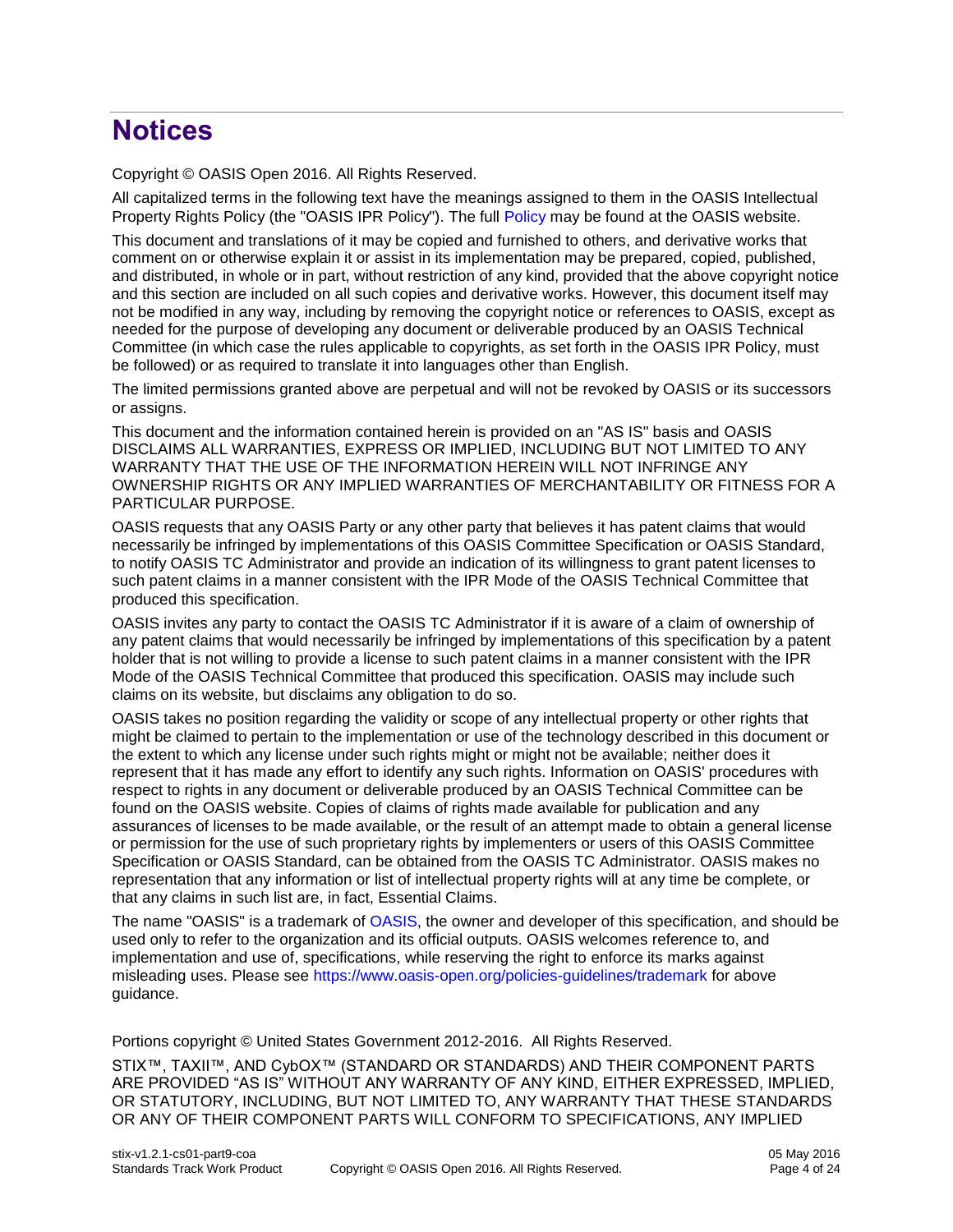WARRANTIES OF MERCHANTABILITY, FITNESS FOR A PARTICULAR PURPOSE, OR FREEDOM FROM INFRINGEMENT, ANY WARRANTY THAT THE STANDARDS OR THEIR COMPONENT PARTS WILL BE ERROR FREE, OR ANY WARRANTY THAT THE DOCUMENTATION, IF PROVIDED, WILL CONFORM TO THE STANDARDS OR THEIR COMPONENT PARTS. IN NO EVENT SHALL THE UNITED STATES GOVERNMENT OR ITS CONTRACTORS OR SUBCONTRACTORS BE LIABLE FOR ANY DAMAGES, INCLUDING, BUT NOT LIMITED TO, DIRECT, INDIRECT, SPECIAL OR CONSEQUENTIAL DAMAGES, ARISING OUT OF, RESULTING FROM, OR IN ANY WAY CONNECTED WITH THESE STANDARDS OR THEIR COMPONENT PARTS OR ANY PROVIDED DOCUMENTATION, WHETHER OR NOT BASED UPON WARRANTY, CONTRACT, TORT, OR OTHERWISE, WHETHER OR NOT INJURY WAS SUSTAINED BY PERSONS OR PROPERTY OR OTHERWISE, AND WHETHER OR NOT LOSS WAS SUSTAINED FROM, OR AROSE OUT OF THE RESULTS OF, OR USE OF, THE STANDARDS, THEIR COMPONENT PARTS, AND ANY PROVIDED DOCUMENTATION. THE UNITED STATES GOVERNMENT DISCLAIMS ALL WARRANTIES AND LIABILITIES REGARDING THE STANDARDS OR THEIR COMPONENT PARTS ATTRIBUTABLE TO ANY THIRD PARTY, IF PRESENT IN THE STANDARDS OR THEIR COMPONENT PARTS AND DISTRIBUTES IT OR THEM "AS IS."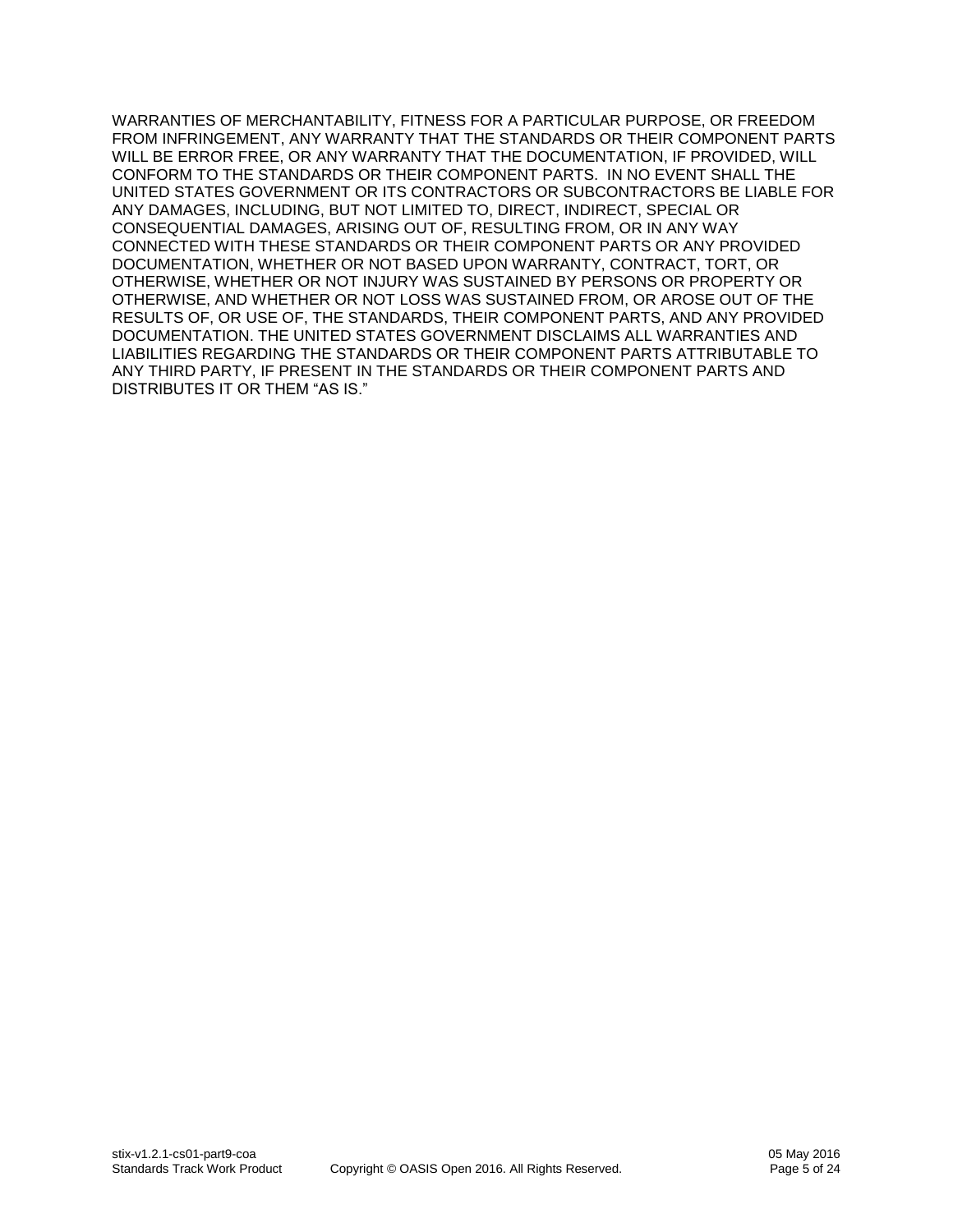## **Table of Contents**

| $\mathbf{1}$  |  |  |  |  |
|---------------|--|--|--|--|
|               |  |  |  |  |
|               |  |  |  |  |
|               |  |  |  |  |
|               |  |  |  |  |
|               |  |  |  |  |
|               |  |  |  |  |
|               |  |  |  |  |
|               |  |  |  |  |
|               |  |  |  |  |
| $\mathcal{P}$ |  |  |  |  |
|               |  |  |  |  |
| 3             |  |  |  |  |
|               |  |  |  |  |
|               |  |  |  |  |
|               |  |  |  |  |
|               |  |  |  |  |
| 4             |  |  |  |  |
|               |  |  |  |  |
|               |  |  |  |  |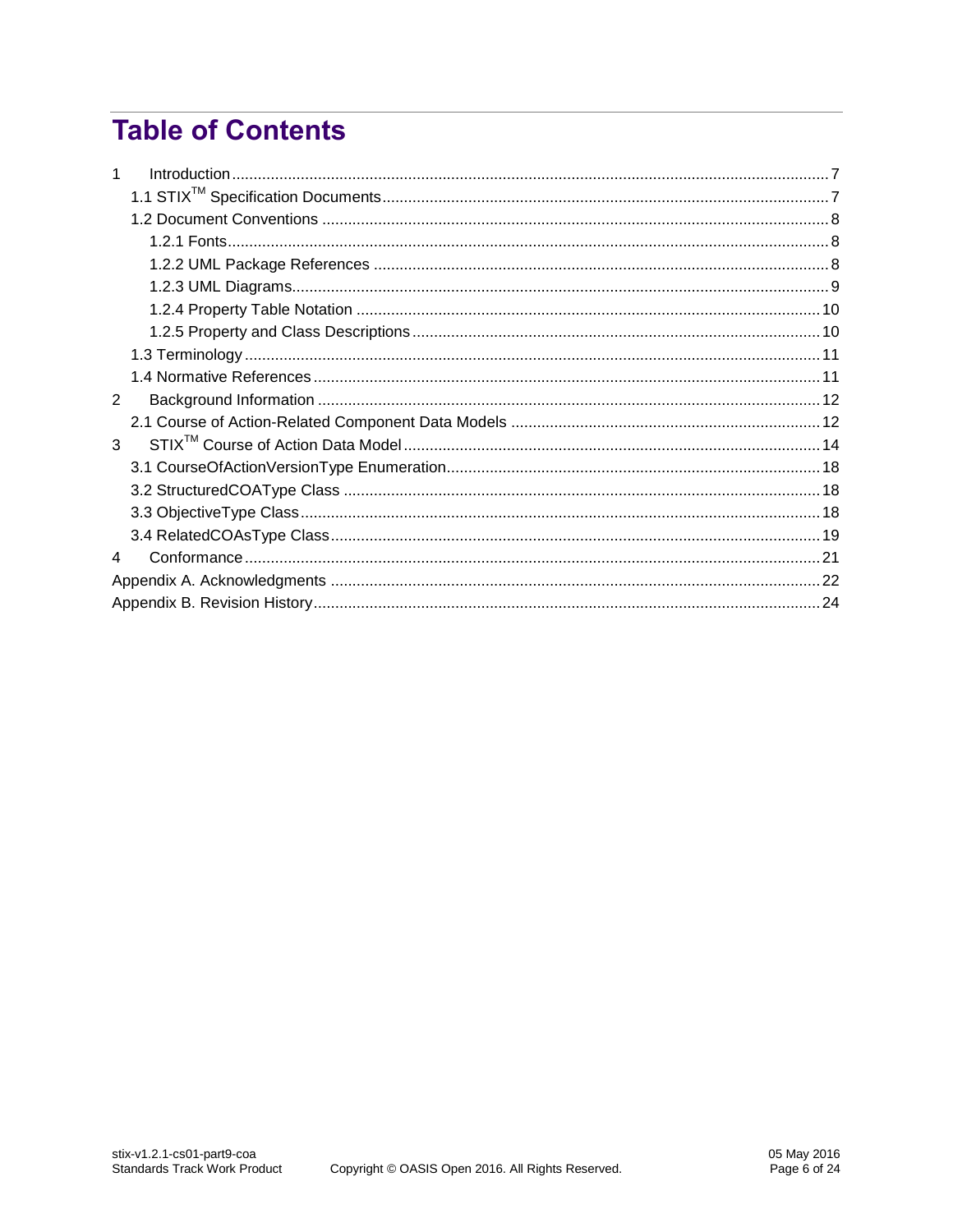## <span id="page-6-0"></span>**1 Introduction**

[All text is normative unless otherwise labeled]

The Structured Threat Information Expression (STIX™) framework defines nine top-level component data models: Observable<sup>1</sup>, Indicator, Incident, TTP, ExploitTarget, CourseOfAction, Campaign, ThreatActor, and Report. This document serves as the specification for the STIX Course of Action data model.

As defined within the STIX language, a Course of Action (COA) characterizes a specific measure that could be taken in regard to a threat. These measures may be corrective or preventative to address Exploit Targets, or responsive to counter or mitigate the potential impacts of Incidents. They are typically cyber in nature but are not explicitly constrained to be so. More specifically, a Course of Action is fundamentally a characterization of the action through a title, description, type and structured observable parameters as well as contextual information such as objective, likely impact, likely cost, estimated efficacy and its relevant stage in cyber threat management (e.g., remedy of an ExploitTarget or response to an Incident).

In Section **[1.1](#page-6-1)** we discuss additional specification documents, in Section **[1.2](#page-7-0)** we provide document conventions, and in Section **[1.3](#page-10-0)** we provide terminology. References are given in Section **[1.4](#page-10-1)**. In Section **[2](#page-11-0)**, we give background information necessary to fully understand the Course of Action data model. We present the Course of Action data model specification details in Section **[3](#page-13-0)** and conformance information in Section **[4](#page-20-0)**.

### <span id="page-6-1"></span>**1.1 STIXTM Specification Documents**

The STIX specification consists of a formal UML model and a set of textual specification documents that explain the UML model. Specification documents have been written for each of the key individual data models that compose the full STIX UML model.

The *[STIX Version 1.2.1 Part 1: Overview](#page-0-0)* document provides a comprehensive overview of the full set of STIX data models, which in addition to the nine top-level component data models mentioned in the Introduction, includes a core data model, a common data model, a cross-cutting data marking data model, various extension data models, and a set of default controlled vocabularies. *[STIX Version 1.2.1](#page-0-0)  [Part 1: Overview](#page-0-0)* also summarizes the relationship of STIX to other languages, and outlines general STIX data model conventions.

**[Figure 1-1](#page-7-3)** illustrates the [set of specification documents](#page-0-0) that are available. The color black is used to indicate the specification overview document, altered shading differentiates the overarching Core and Common data models from the supporting data models (vocabularies, data marking and default extensions), and the color white indicates the component data models. The solid grey color denotes the overall STIX Language UML model. This Course of Action specification document is highlighted in its associated color (see Section **[1.2.3.3](#page-9-2)**). For a list of all STIX documents and related information sources, please see *[STIX Version 1.2.1 Part 1: Overview](#page-0-0)*.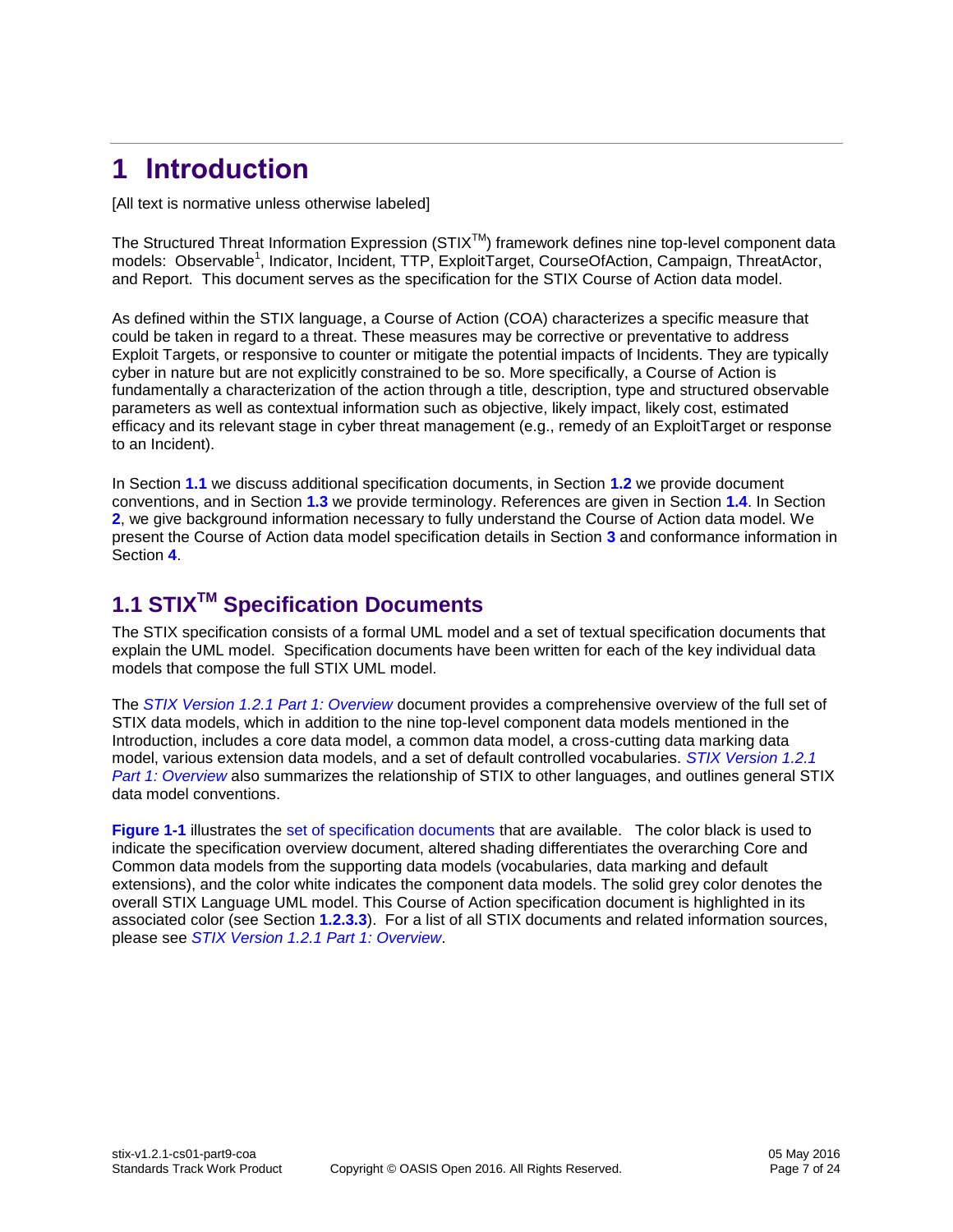| Core                | Campaign                | Indicator<br>Report<br><b>Threat Actor</b> |  |
|---------------------|-------------------------|--------------------------------------------|--|
| Common              | <b>Course of Action</b> |                                            |  |
| <b>Vocabularies</b> | <b>Exploit Target</b>   |                                            |  |
| <b>Data Marking</b> | Incident                | TTP.                                       |  |

<span id="page-7-3"></span>*Figure 1-1. STIXTM Language v1.2.1 specification documents*

#### <span id="page-7-0"></span>**1.2 Document Conventions**

The following conventions are used in this document.

#### <span id="page-7-1"></span>**1.2.1 Fonts**

The following font and font style conventions are used in the document:

 Capitalization is used for STIX high level concepts, which are defined in *[STIX Version 1.2.1 Part](#page-0-0)  [1: Overview](#page-0-0)*.

Examples: Indicator, Course of Action, Threat Actor

The Courier New font is used for writing UML objects.

Examples: RelatedIndicatorsType, stixCommon:StatementType

Note that all high level concepts have a corresponding UML object. For example, the Course of Action high level concept is associated with a UML class named, CourseOfActionType.

 The '*italic'* font (with single quotes) is used for noting actual, explicit values for STIX Language properties. The *italic* font (without quotes) is used for noting example values.

Example: *'PackageIntentVocab-1.0', high, medium, low.*

#### <span id="page-7-2"></span>**1.2.2 UML Package References**

Each STIX data model is captured in a different UML package (e.g., Core package, Campaign package, etc.) where the packages together compose the full STIX UML model. To refer to a particular class of a specific package, we use the format package prefix:class, where package prefix corresponds to the appropriate UML package. *[STIX Version 1.2.1 Part 1: Overview](#page-0-0)* contains a list of the packages used by the Course of Action data model, along with the associated prefix notations, descriptions, examples.

Note that in this specification document, we do not explicitly specify the package prefix for any classes that originate from the Course of Action data model.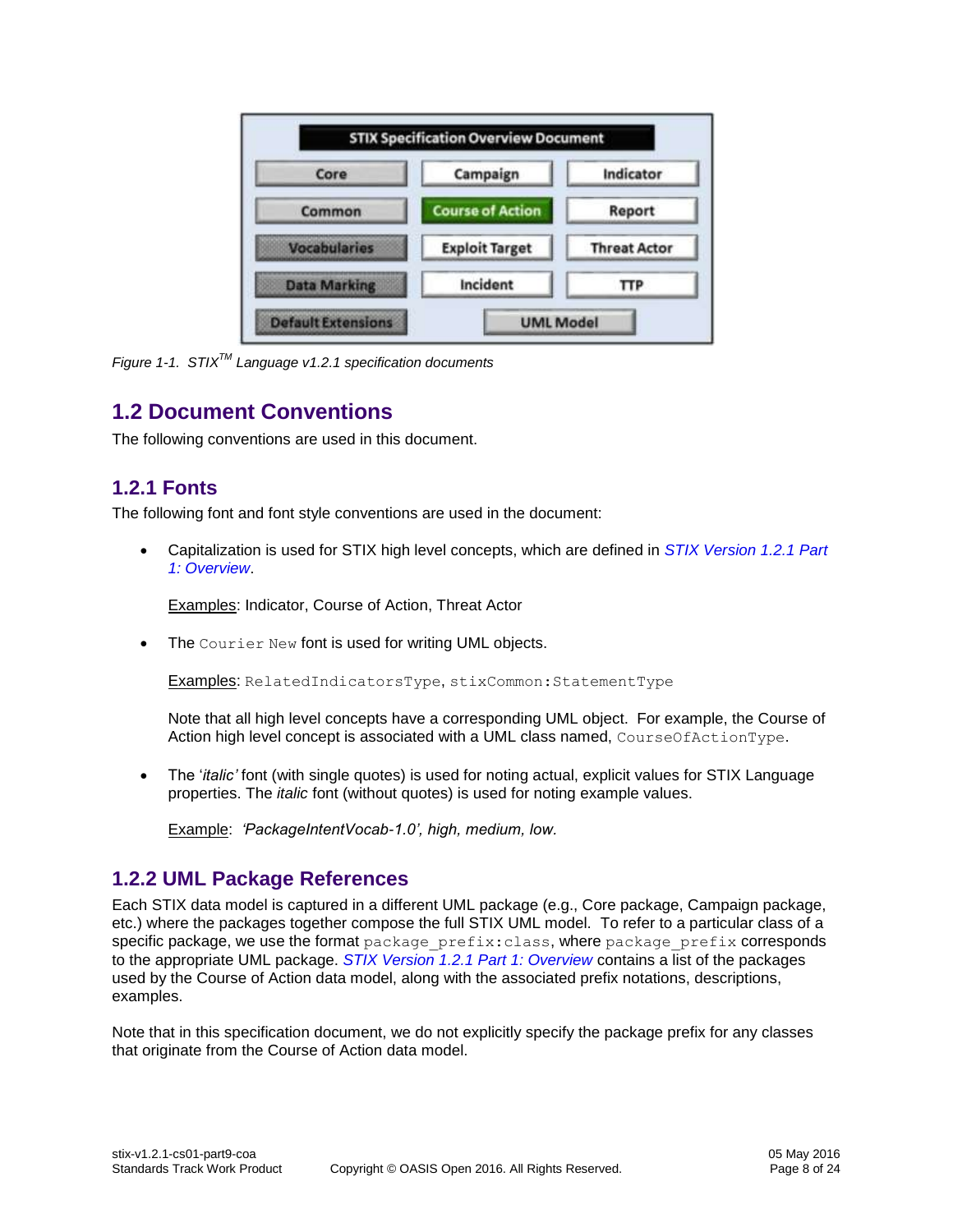#### <span id="page-8-0"></span>**1.2.3 UML Diagrams**

This specification makes use of UML diagrams to visually depict relationships between STIX Language constructs. Note that the diagrams have been extracted directly from the full UML model for STIX; they have not been constructed purely for inclusion in the specification documents. Typically, diagrams are included for the primary class of a data model, and for any other class where the visualization of its relationships between other classes would be useful. This implies that there will be very few diagrams for classes whose only properties are either a data type or a class from the STIX Common data model. Other diagrams that are included correspond to classes that specialize a superclass and abstract or generalized classes that are extended by one or more subclasses.

In UML diagrams, classes are often presented with their attributes elided, to avoid clutter. The fully described class can usually be found in a related diagram. A class presented with an empty section at the bottom of the icon indicates that there are no attributes other than those that are visualized using associations.

#### **1.2.3.1 Class Properties**

Generally, a class property can be shown in a UML diagram as either an attribute or an association (i.e., the distinction between attributes and associations is somewhat subjective). In order to make the size of UML diagrams in the specifications manageable, we have chosen to capture most properties as attributes and to capture only higher level properties as associations, especially in the main top-level component diagrams. In particular, we will always capture properties of UML data types as attributes. For example, properties of a class that are identifiers, titles, and timestamps will be represented as attributes.

#### **1.2.3.2 Diagram Icons and Arrow Types**

Diagram icons are used in a UML diagram to indicate whether a shape is a class, enumeration, or a data type, and decorative icons are used to indicate whether an element is an attribute of a class or an enumeration literal. In addition, two different arrow styles indicate either a directed association relationship (regular arrowhead) or a generalization relationship (triangle-shaped arrowhead). The icons and arrow styles we use are shown and described in **[Table 1-1](#page-8-1)**.

| Icon | <b>Description</b>                                                                                                                                                                                |
|------|---------------------------------------------------------------------------------------------------------------------------------------------------------------------------------------------------|
|      | This diagram icon indicates a class. If the name is<br>in italics, it is an abstract class.                                                                                                       |
|      | This diagram icon indicates an enumeration.                                                                                                                                                       |
|      | This diagram icon indicates a data type.                                                                                                                                                          |
|      | This decorator icon indicates an attribute of a<br>class. The green circle means its visibility is public.<br>If the circle is red or yellow, it means its visibility is<br>private or protected. |
|      | This decorator icon indicates an enumeration<br>literal.                                                                                                                                          |
|      | This arrow type indicates a directed association<br>relationship.                                                                                                                                 |

<span id="page-8-1"></span>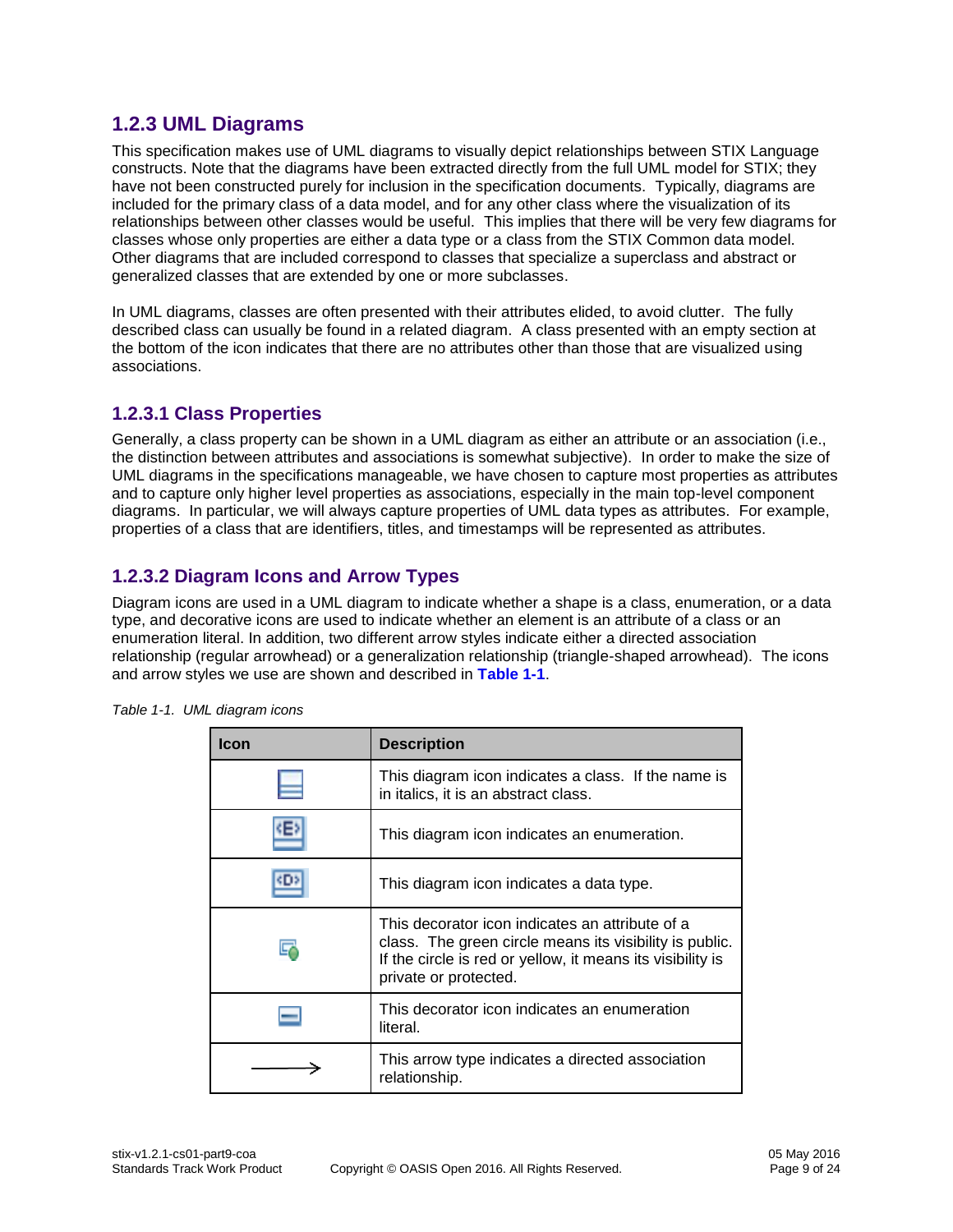| This arrow type indicates a generalization<br>relationship. |
|-------------------------------------------------------------|
|-------------------------------------------------------------|

#### <span id="page-9-2"></span>**1.2.3.3 Color Coding**

The shapes of the UML diagrams are color coded to indicate the data model associated with a class. The colors used in the Course of Action specification are illustrated via exemplars in **[Figure 1-2](#page-9-3)**.

| $\equiv$ STIX::coa::CourseOfActionType        | $\sqrt{2}$ CYBOX::cybox_core::ObservablesType |
|-----------------------------------------------|-----------------------------------------------|
| STIX::stixCommon::GenericRelationshipListType |                                               |

<span id="page-9-3"></span>*Figure 1-2. Data model color coding*

#### <span id="page-9-0"></span>**1.2.4 Property Table Notation**

Throughout Section **[3](#page-13-0)**, tables are used to describe the properties of each data model class. Each property table consists of a column of names to identify the property, a type column to reflect the datatype of the property, a multiplicity column to reflect the allowed number of occurrences of the property, and a description column that describes the property. Package prefixes are provided for classes outside of the Course of Action data model (see Section **[1.2.2](#page-7-2)**).

Note that if a class is a specialization of a superclass, only the properties that constitute the specialization are shown in the property table (i.e., properties of the superclass will not be shown). However, details of the superclass may be shown in the UML diagram.

#### <span id="page-9-1"></span>**1.2.5 Property and Class Descriptions**

Each class and property defined in STIX is described using the format, "The X property verb Y." For example, in the specification for the STIX Campaign, we write, "The id property specifies a globally unique identifier for the Campaign instance." In fact, the verb "specifies" could have been replaced by any number of alternatives: "defines," "describes," "contains," "references," etc.

However, we thought that using a wide variety of verb phrases might confuse a reader of a specification document because the meaning of each verb could be interpreted slightly differently. On the other hand, we didn't want to use a single, generic verb, such as "describes," because although the different verb choices may or may not be meaningful from an implementation standpoint, a distinction could be useful to those interested in the modeling aspect of STIX.

Consequently, we have chosen to use the three verbs, defined as follows, in class and property descriptions:

| <b>Verb</b> | <b>STIX Definition</b>                                                                                                                                                                                                                |  |  |  |
|-------------|---------------------------------------------------------------------------------------------------------------------------------------------------------------------------------------------------------------------------------------|--|--|--|
| captures    | Used to record and preserve information without implying anything about the<br>structure of a class or property. Often used for properties that encompass<br>general content. This is the least precise of the three verbs.           |  |  |  |
|             | Examples:                                                                                                                                                                                                                             |  |  |  |
|             | The Source property characterizes the source of the sighting information.<br>Examples of details captured include identitifying characteristics, time-related<br>attributes, and a list of the tools used to collect the information. |  |  |  |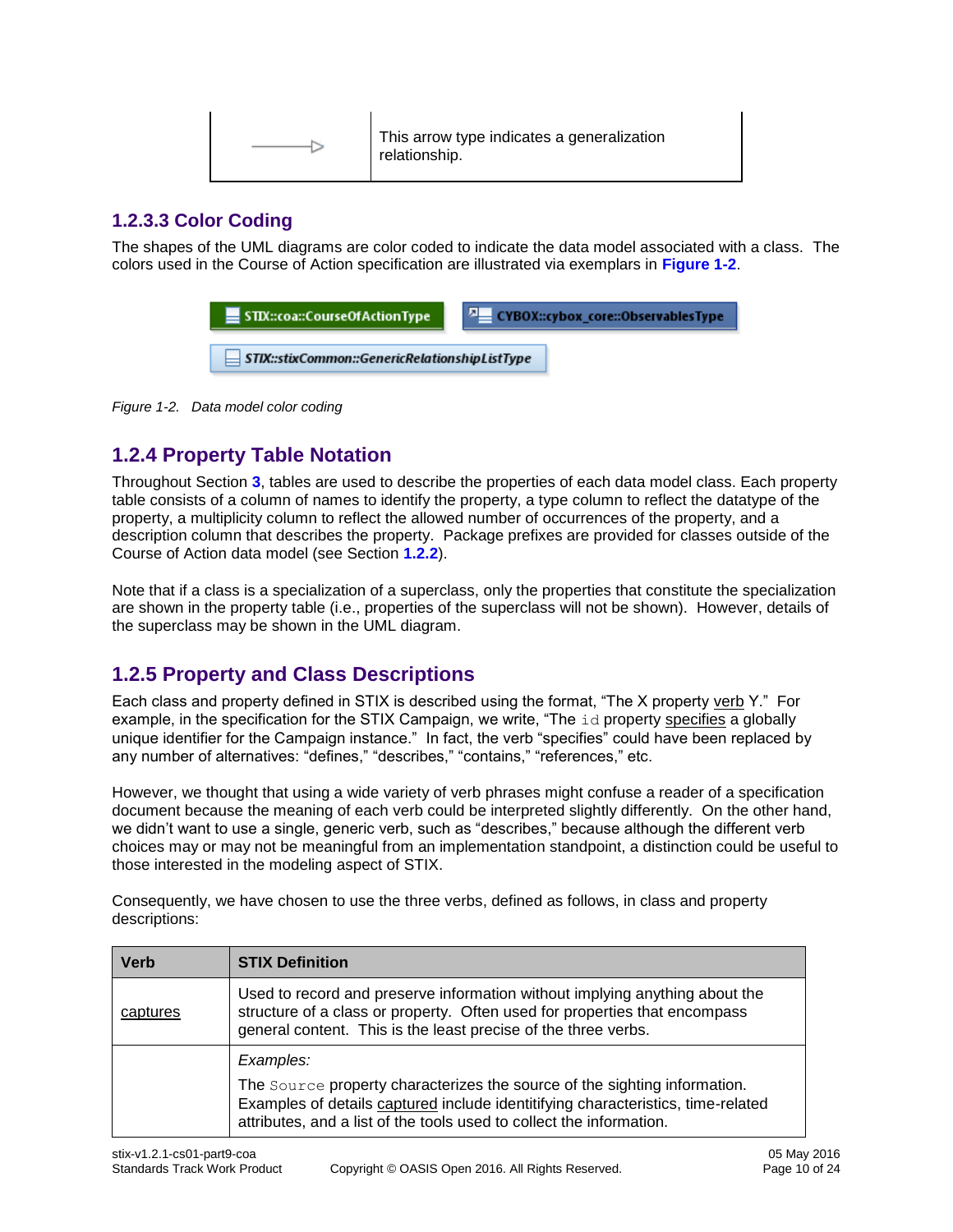|                  | The Description property captures a textual description of the Indicator.                                                                                                                                                                                        |
|------------------|------------------------------------------------------------------------------------------------------------------------------------------------------------------------------------------------------------------------------------------------------------------|
| characterizes    | Describes the distinctive nature or features of a class or property. Often used to<br>describe classes and properties that themselves comprise one or more other<br>properties.                                                                                  |
|                  | Examples:                                                                                                                                                                                                                                                        |
|                  | The Confidence property characterizes the level of confidence in the accuracy<br>of the overall content captured in the Incident.                                                                                                                                |
|                  | The ActivityType class characterizes basic information about an activity a<br>defender might use in response to a Campaign.                                                                                                                                      |
| <u>specifies</u> | Used to clearly and precisely identify particular instances or values associated<br>with a property. Often used for properties that are defined by a controlled<br>vocabulary or enumeration; typically used for properties that take on only a single<br>value. |
|                  | Example:                                                                                                                                                                                                                                                         |
|                  | The version property specifies the version identifier of the STIX Campaign data<br>model used to capture the information associated with the Campaign.                                                                                                           |

#### <span id="page-10-0"></span>**1.3 Terminology**

The key words "MUST", "MUST NOT", "REQUIRED", "SHALL", "SHALL NOT", "SHOULD", "SHOULD NOT", "RECOMMENDED", "MAY", and "OPTIONAL" in this document are to be interpreted as described in **[\[RFC2119\]](#page-10-2)**.

#### <span id="page-10-1"></span>**1.4 Normative References**

<span id="page-10-2"></span>**[RFC2119]** Bradner, S., "Key words for use in RFCs to Indicate Requirement Levels", BCP 14, RFC 2119, March 1997. [http://www.ietf.org/rfc/rfc2119.txt.](http://www.ietf.org/rfc/rfc2119.txt)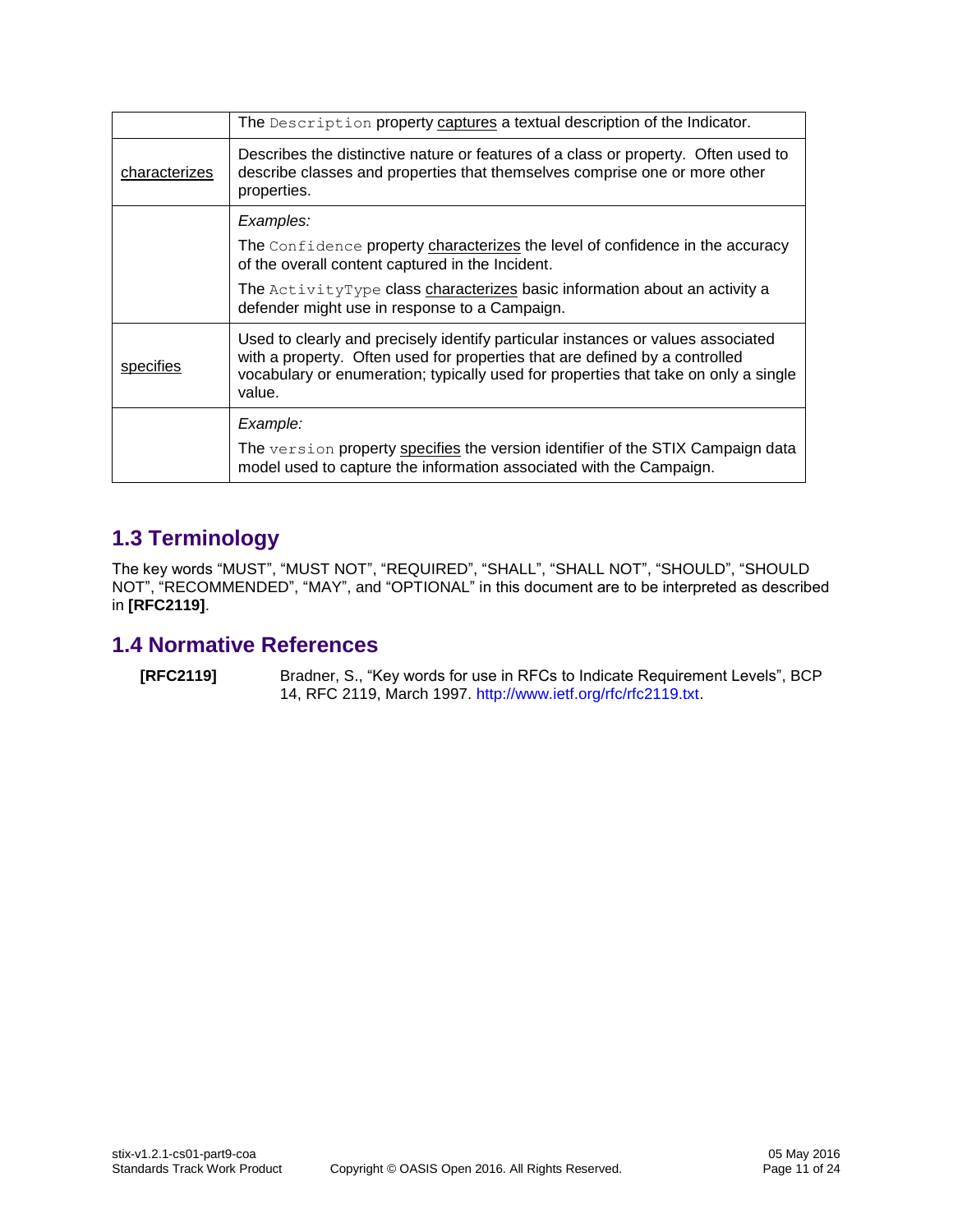## <span id="page-11-0"></span>**2 Background Information**

In this section, we provide high level information about the Course of Action data model that is necessary to fully understand the Course of Action data model specification details given in Section **[3](#page-13-0)**.

#### <span id="page-11-1"></span>**2.1 Course of Action-Related Component Data Models**

As will be explicitly detailed in Section **[3](#page-13-0)**, a STIX Course of Action leverages the Observables data model (as indicated by the outward-oriented arrow) which is defined with the CybOX Language. **[Figure 2-1](#page-11-2)** illustrates the relationship between the Course of Action and the other core constructs. As stated in Section **[1.1](#page-6-1)**, each of these components is defined in a separate specification document.



<span id="page-11-2"></span>*Figure 2-1. High level view of the Course of Action data model*

In this section, we give a high level summary of the relationship between the Course of Action data model and the other components to which a Course of Action may refer. We also make note of the fact that the Course of Action data model can be self-referential. Other relationships are defined in the specification of the component that they originate from.

#### **Course of Action**

The Course of Action data model is self-referential, enabling one Course of Action to reference other Course of Actions that are asserted to be related. Self-referential relationships between Courses of Action may indicate general associativity or can be used to indicate relationships beween different versions of the same Course of Action.

#### **Observable**

A STIX Observable (as defined with the [CybOX Language\)](#page-1-0) represents stateful properties or measurable events pertinent to the operation of computers and networks. Implicit in this is a practical need for descriptive capability of two forms of observables: "observable instances" and "observable patterns." Observable instances represent actual specific observations that took place in the cyber domain. The property details of this observation are specific and unambiguous. Observable patterns represent conditions for a potential observation that may occur in the future or may have already occurred and exists in a body of observable instances. These conditions may be anything from very specific concrete patterns that would match very specific observable instances to more abstract generalized patterns that have the potential to match against a broad range of potential observable instances.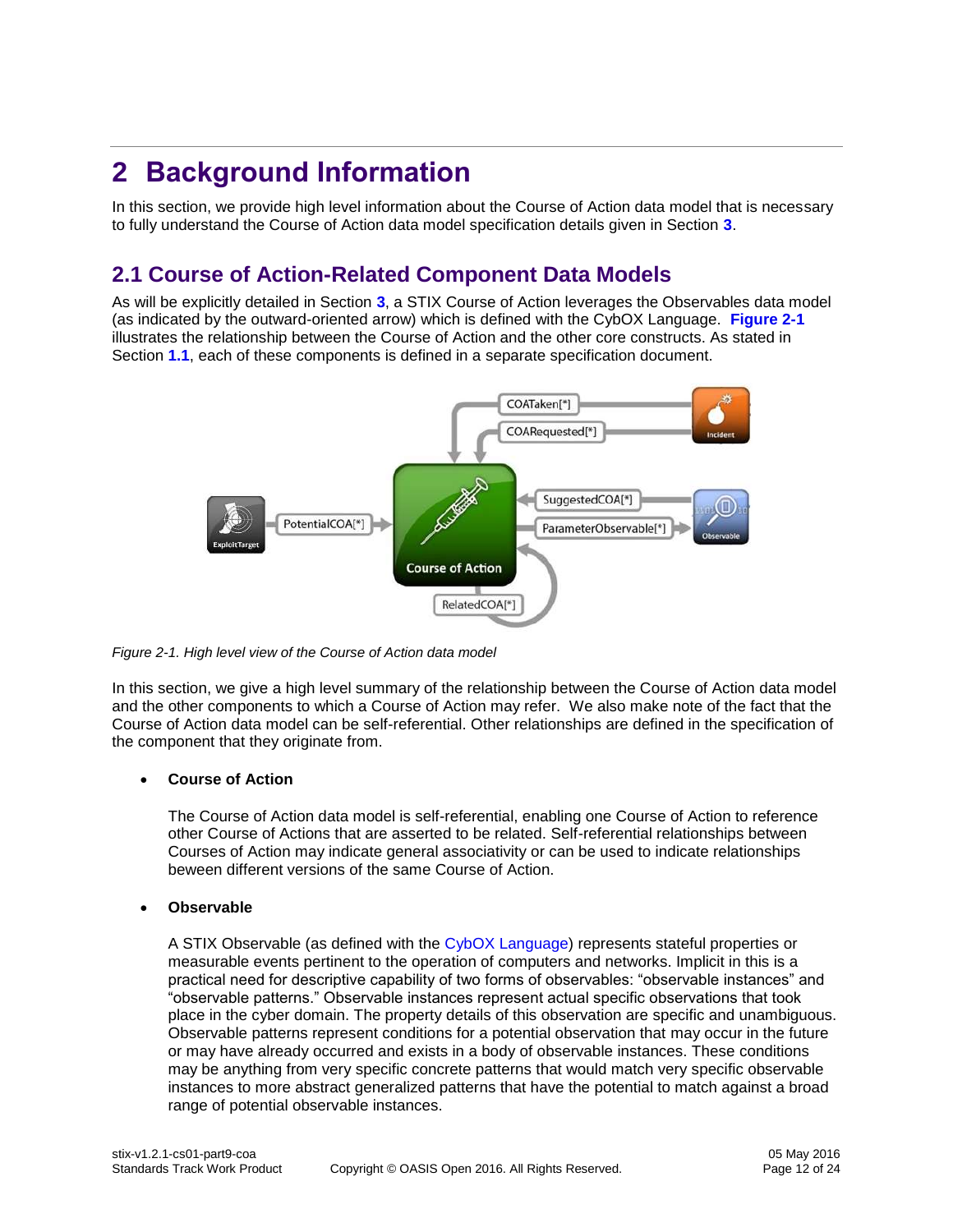The Course of Action data model leverages the Observable data model to specify observable patterns to be used as structured parameters for the action specified in the Type property (e.g. a structured characterization of an outbound network connection to a particular IP address that when combined with a  $Type="Block"$  unambiguously describes an action of blocking such traffic).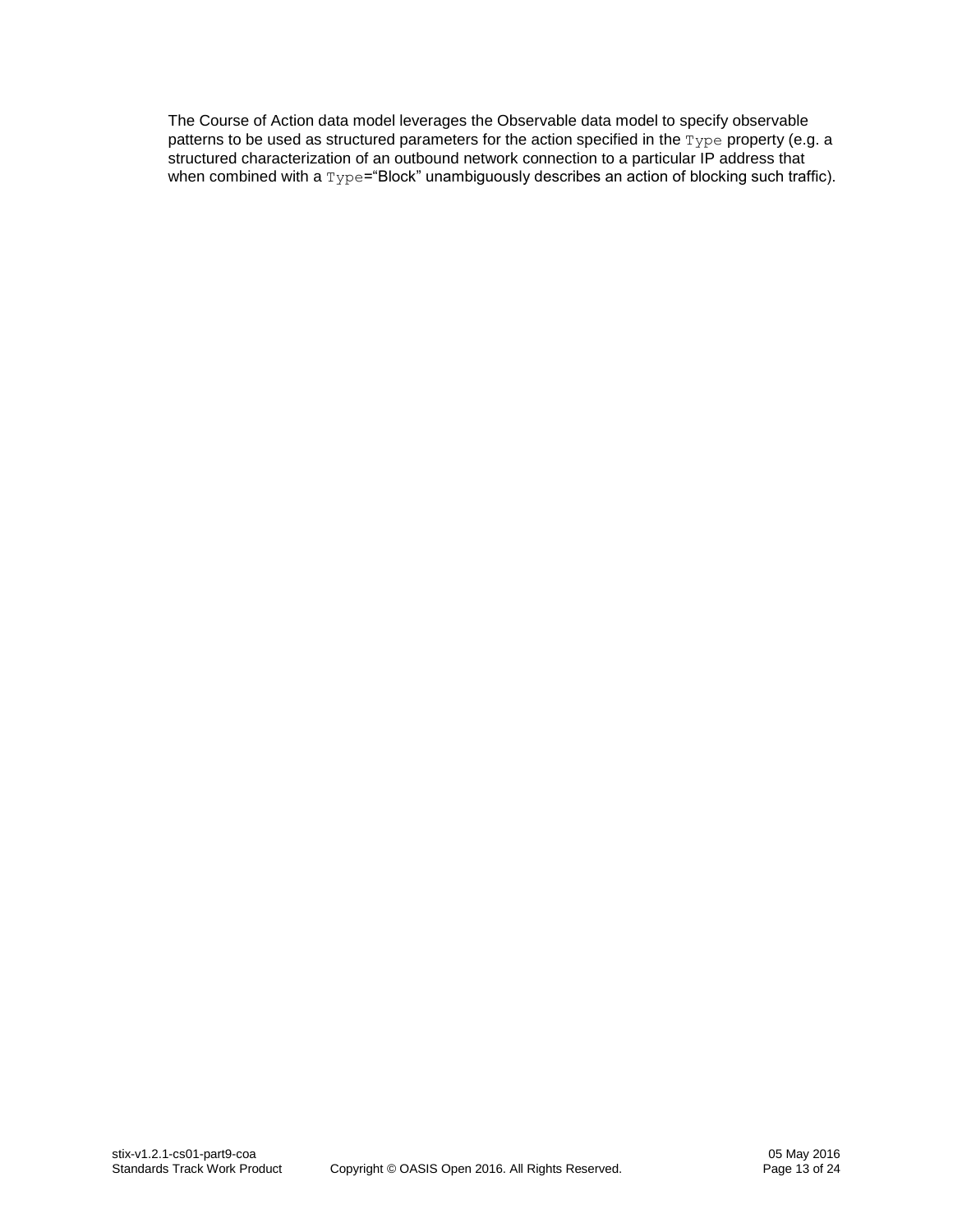## **3 STIXTM Course of Action Data Model**

The primary class of the STIX Course of Action package is the CourseOfActionType class, which characterizes a cyber threat-relevant course of action through informative (title and description), formally structured (type and parameter observables) and contextual (objective, efficacy, impact, cost) properties. Similar to the primary classes of all of the component data models in STIX, the CourseOfActionType class extends a base class defined in the STIX Common data model; more specifically, it extends the CourseOfActionBaseType base class, which provides the essential identifier  $(id)$  and identifier reference  $(idref)$  properties.

The relationship between the CourseOfActionType class and the CourseOfActionBaseType base class, as well as the properties of the CourseOfActionType class, are illustrated in the UML diagram given in **[Figure 3-1](#page-13-1)**.

<span id="page-13-0"></span>

<span id="page-13-1"></span>*Figure 3-1. UML diagram of the CourseOfActionType class*

The property table, which includes property descriptions and corresponds to the UML diagram given in **[Figure 3-1](#page-13-1)**, is provided in **[Table 3-1](#page-14-0)**.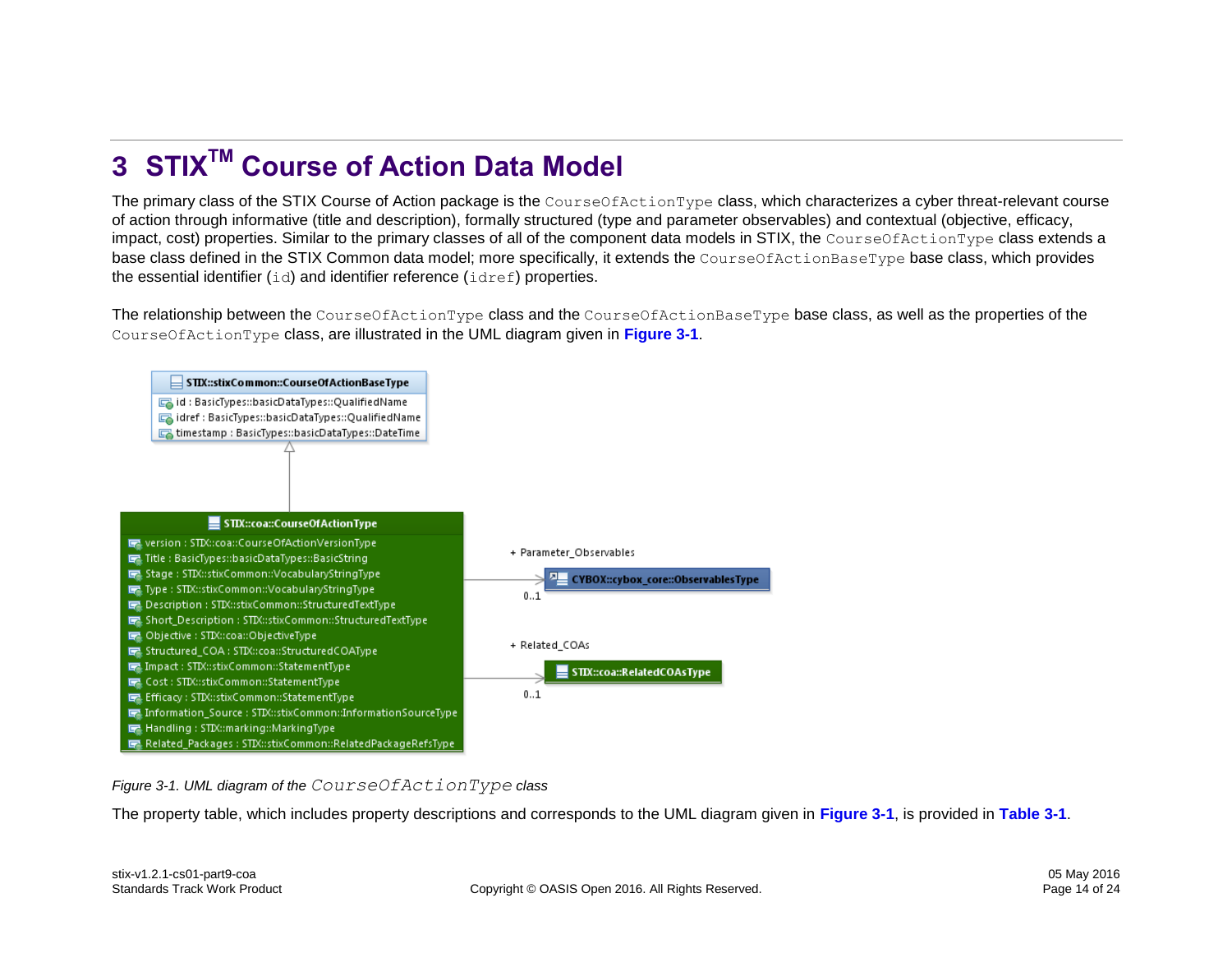All classes defined in the Course of Action data model are described in detail in Section **[3.1](#page-17-3)** through Section **[3.4](#page-18-1)**. Details are not provided for classes defined in non-Course of Action data models; instead, the reader is referred to the corresponding data model specification as indicated by the package prefix specified in the Type column of the table.

<span id="page-14-0"></span>

| <b>Name</b>  | <b>Type</b>                         | <b>Multiplicity</b> | <b>Description</b>                                                                                                                                                                                                                                                                                                                                                                                                                                                                                                                                                                                                                                                                                                              |
|--------------|-------------------------------------|---------------------|---------------------------------------------------------------------------------------------------------------------------------------------------------------------------------------------------------------------------------------------------------------------------------------------------------------------------------------------------------------------------------------------------------------------------------------------------------------------------------------------------------------------------------------------------------------------------------------------------------------------------------------------------------------------------------------------------------------------------------|
| version      | CourseOfActionVersionType           | 0.1                 | The version property specifies the version number of the STIX<br>Course of Action data model for STIX v1.2.1 used to capture the<br>information associated with the Course of Action.                                                                                                                                                                                                                                                                                                                                                                                                                                                                                                                                           |
| <b>Title</b> | basicDataTypes: BasicString         | 0.1                 | The Title property captures a title for the Course of Action and<br>reflects what the content producer thinks the Course of Action as<br>a whole should be called. The Title property is typically used<br>by humans to reference a particular Course of Action; however, it<br>is not suggested for correlation.                                                                                                                                                                                                                                                                                                                                                                                                               |
| <b>Stage</b> | stixCommon:<br>VocabularyStringType | 0.1                 | The Stage property specifies what stage in the cyber threat<br>management lifecycle this Course of Action is relevant to.<br>Examples of potential stages include remedy and response<br>(these specific values are only provided to help explain the<br>property: they are neither recommended values nor necessarily<br>part of any existing vocabulary). The content creator may choose<br>any arbitrary value or may constrain the set of possible values by<br>referencing an externally-defined vocabulary or leveraging a<br>formally defined vocabulary extending from the<br>stixCommon: ControlledVocabularyStringType class.<br>The STIX default vocabulary class for use in the property is<br>'COAStageVocab-1.0'. |
| <b>Type</b>  | stixCommon:<br>VocabularyStringType | 0.1                 | The $Type$ property specifies the type of action to be taken.<br>Examples of potential types include redirection, eradication and<br>public disclosure (these specific values are only provided to help<br>explain the property: they are neither recommended values nor<br>necessarily part of any existing vocabulary). The content creator<br>may choose any arbitrary value or may constrain the set of<br>possible values by referencing an externally-defined vocabulary<br>or leveraging a formally defined vocabulary extending from the<br>stixCommon: ControlledVocabularyStringType class.                                                                                                                           |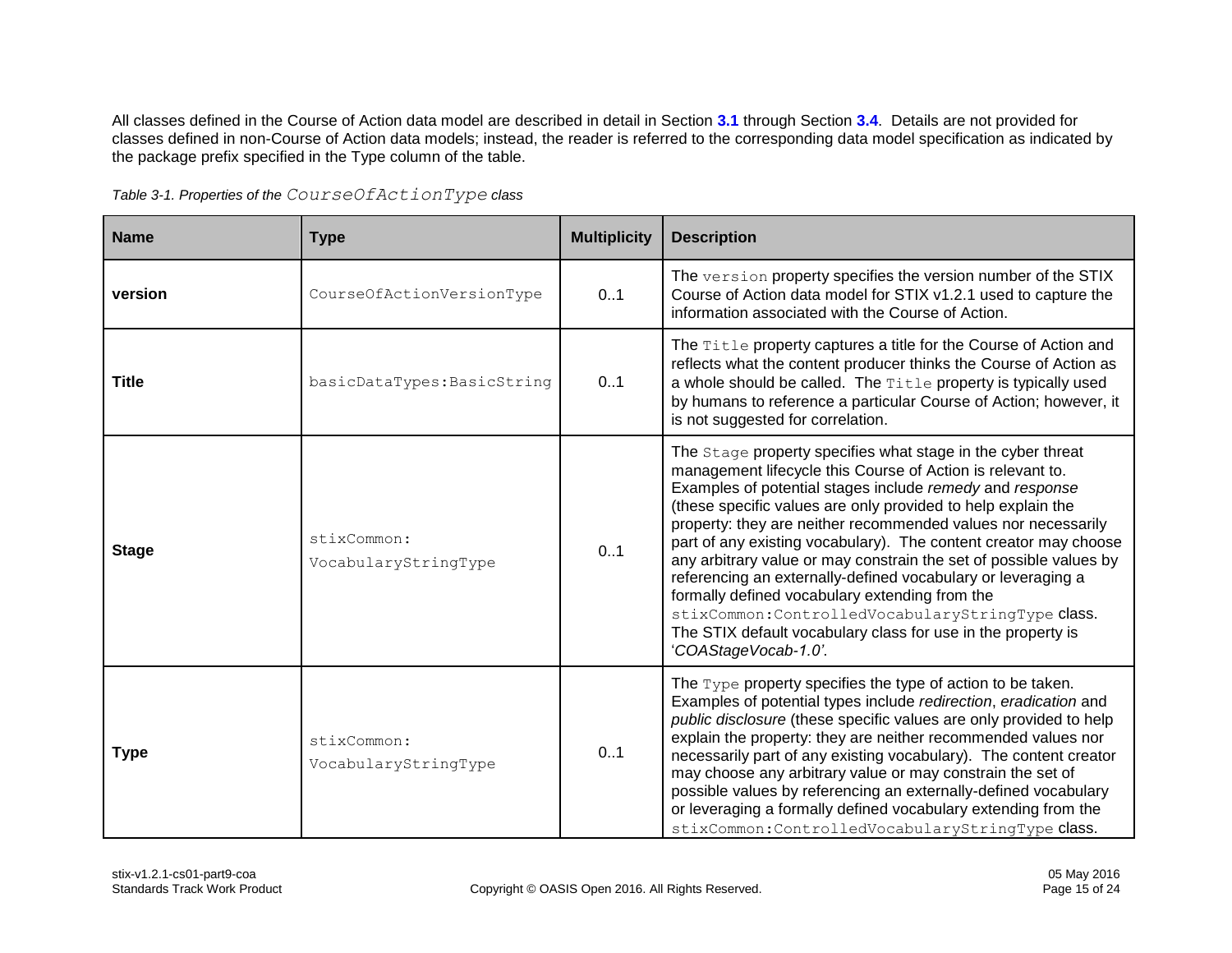|                              |                                   |        | The STIX default vocabulary class for use in the property is<br>'CourseOfActionTypeVocab-1.0'.                                                                                                                                                                                                                                                                                                                                                                                                                                                                                                                                                                                                        |
|------------------------------|-----------------------------------|--------|-------------------------------------------------------------------------------------------------------------------------------------------------------------------------------------------------------------------------------------------------------------------------------------------------------------------------------------------------------------------------------------------------------------------------------------------------------------------------------------------------------------------------------------------------------------------------------------------------------------------------------------------------------------------------------------------------------|
| <b>Description</b>           | stixCommon:<br>StructuredTextType | $0.1*$ | The Description property captures a textual description of the<br>Course of Action. Any length is permitted. Optional formatting is<br>supported via the structuring format property of the<br>StructuredTextType class.                                                                                                                                                                                                                                                                                                                                                                                                                                                                              |
| <b>Short_Description</b>     | stixCommon:<br>StructuredTextType | $0.$ * | The Short Description property captures a short textual<br>description of the Course of Action. This property is secondary<br>and should only be used if the Description property is already<br>populated and another, shorter description is available.                                                                                                                                                                                                                                                                                                                                                                                                                                              |
| Objective                    | ObjectiveType                     | 0.1    | The Objective property characterizes the results that this<br>Course of Action is intended to achieve.                                                                                                                                                                                                                                                                                                                                                                                                                                                                                                                                                                                                |
| <b>Parameter Observables</b> | cybox:ObservablesType             | 0.1    | The Parameter Observables property enables the<br>specification of structured technical parameters to this Course of<br>Action expressed using the CybOX Language. It is intended that<br>the combination of the Course of Action Type and the<br>Parameter_Observables could be used to define unambiguous<br>and potentially automated courses of action.                                                                                                                                                                                                                                                                                                                                           |
| Structured_COA               | StructuredCOAType                 | 0.1    | The Structured COA property characterizes an alternative<br>actionable structured representation for the Course of Action<br>potentially for automated consumption and implementation. Its<br>underlying abstract class MUST be extended to enable the<br>expression of a structured Course of Action.                                                                                                                                                                                                                                                                                                                                                                                                |
| Impact                       | stixCommon: StatementType         | 0.1    | The Impact property characterizes the estimated impact of<br>applying a Course of Action to achieve its targeted objective,<br>which includes a Value property that specifies the level of<br>impact. Examples of potential levels include high, medium, and<br>low (these specific values are only provided to help explain the<br>Value property: they are neither recommended values nor<br>necessarily part of any existing vocabulary). The content creator<br>may choose any arbitrary value or may constrain the set of<br>possible levels by referencing an externally-defined vocabulary.<br>The STIX default vocabulary class for use in the Value property<br>is 'HighMediumLowVocab-1.0.' |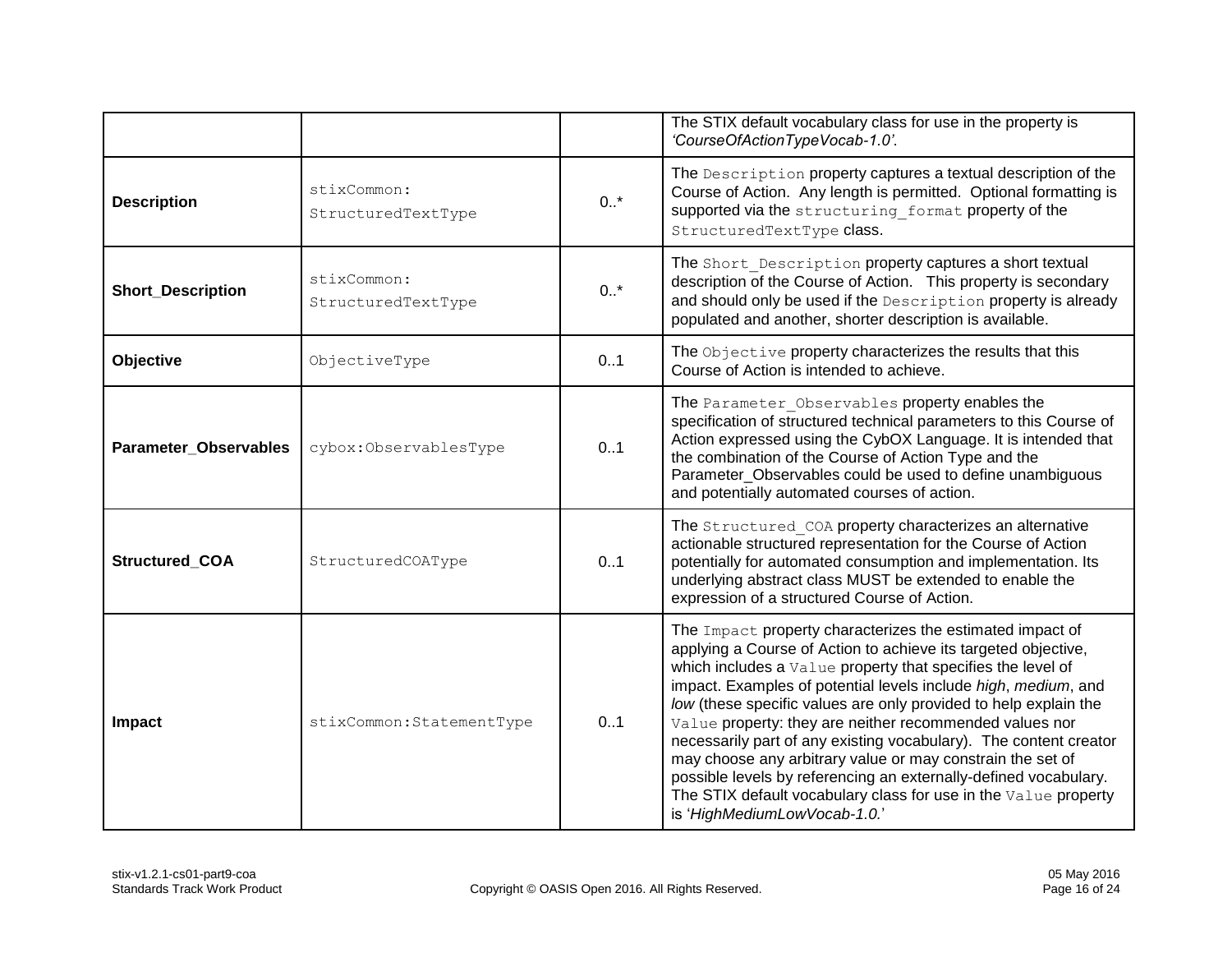| Cost                      | stixCommon: StatementType            | 0.1 | The Cost property characterizes the estimated cost for applying<br>a Course of Action to achieve its targeted objective, which<br>includes a Value property that specifies the level of cost.<br>Examples of potential levels include high, medium, and low (these<br>specific values are only provided to help explain the Value<br>property: they are neither recommended values nor necessarily<br>part of any existing vocabulary). The content creator may choose<br>any arbitrary value or may constrain the set of possible levels by<br>referencing an externally-defined vocabulary. The STIX default<br>vocabulary class for use in the Value property is<br>'HighMediumLowVocab-1.0.'                       |
|---------------------------|--------------------------------------|-----|------------------------------------------------------------------------------------------------------------------------------------------------------------------------------------------------------------------------------------------------------------------------------------------------------------------------------------------------------------------------------------------------------------------------------------------------------------------------------------------------------------------------------------------------------------------------------------------------------------------------------------------------------------------------------------------------------------------------|
| <b>Efficacy</b>           | stixCommon: StatementType            | 0.1 | The Efficacy property characterizes a measure of the likely<br>effectiveness of a Course of Action to achieve its targeted<br>objective, which includes a Value property that specifies the level<br>of effectiveness. Examples of potential levels include high,<br>medium, and low (these specific values are only provided to help<br>explain the Value property: they are neither recommended<br>values nor necessarily part of any existing vocabulary). The<br>content creator may choose any arbitrary value or may constrain<br>the set of possible levels by referencing an externally-defined<br>vocabulary. The STIX default vocabulary class for use in the<br>Value property is 'HighMediumLowVocab-1.0.' |
| <b>Information Source</b> | stixCommon:<br>InformationSourceType | 0.1 | The Information Source property characterizes the source of<br>the Course of Action information. Examples of details captured<br>include identitifying characteristics, time-related attributes, and a<br>list of tools used to collect the information.                                                                                                                                                                                                                                                                                                                                                                                                                                                               |
| <b>Handling</b>           | marking: MarkingType                 | 0.1 | The Handling property specifies the appropriate data handling<br>markings for the properties of this Course of Action. The marking<br>scope is limited to the Course of Action and the content it<br>contains. Note that data handling markings can also be specified<br>at a higher level.                                                                                                                                                                                                                                                                                                                                                                                                                            |
| Related_COAs              | RelatedCOAsType                      | 0.1 | The Related COAs property specifies a set of one or more other<br>Course of Actions related to this Course of Action.                                                                                                                                                                                                                                                                                                                                                                                                                                                                                                                                                                                                  |
| <b>Related_Packages</b>   | stixCommon:                          | 0.1 | The Related Packages property specifies a set of one or more                                                                                                                                                                                                                                                                                                                                                                                                                                                                                                                                                                                                                                                           |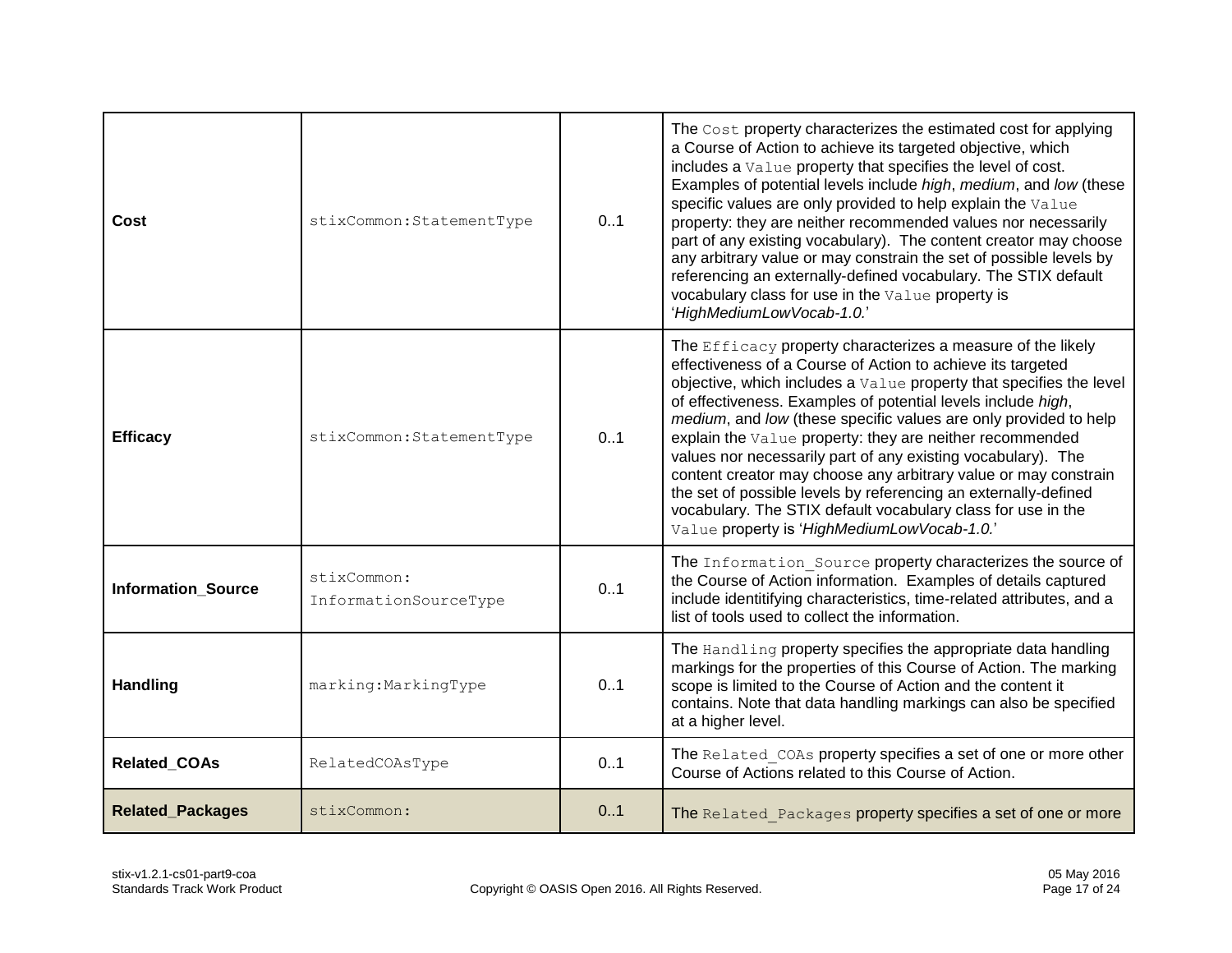| RelatedPackagesRefsType | STIX Packages that are related to the Course of Action.                                                                                                              |
|-------------------------|----------------------------------------------------------------------------------------------------------------------------------------------------------------------|
|                         | DEPRECATED: This property is deprecated and will be removed<br>in the next major version of STIX. Its use is strongly discouraged<br>except for legacy applications. |

#### <span id="page-17-3"></span>**3.1 CourseOfActionVersionType Enumeration**

The CourseOfActionVersionType enumeration is an inventory of all versions of the Course of Action data model for STIX Version 1.2.1. The enumeration literals are given in **[Table 3-2](#page-17-4)**.

<span id="page-17-4"></span>*Table 3-2. Literals of the CourseOfActionVersionType enumeration*

| <b>Enumeration Literal</b> | <b>Description</b>                          |
|----------------------------|---------------------------------------------|
| stix-1.2.1                 | Course of Action data model for STIX v1.2.1 |

#### **3.2 StructuredCOAType Class**

<span id="page-17-0"></span>The StructuredCOAType class enables the specification of an alternative actionable structured representation for the Course of Action potentially for automated consumption and implementation. The StructuredCOAType class is an abstract class and is intended to be extended via a subclass to enable the expression of any structured course of actions. STIX has provided support for passing proprietary or externally defined structured courses of action using the GenericStructuredCOAType class (see *[STIX Version 1.2.1 Part 10: Exploit Target](#page-0-1)*).

#### **3.3 ObjectiveType Class**

<span id="page-17-2"></span><span id="page-17-1"></span>The ObjectiveType class characterizes the results that this Course of Action is intended to achieve.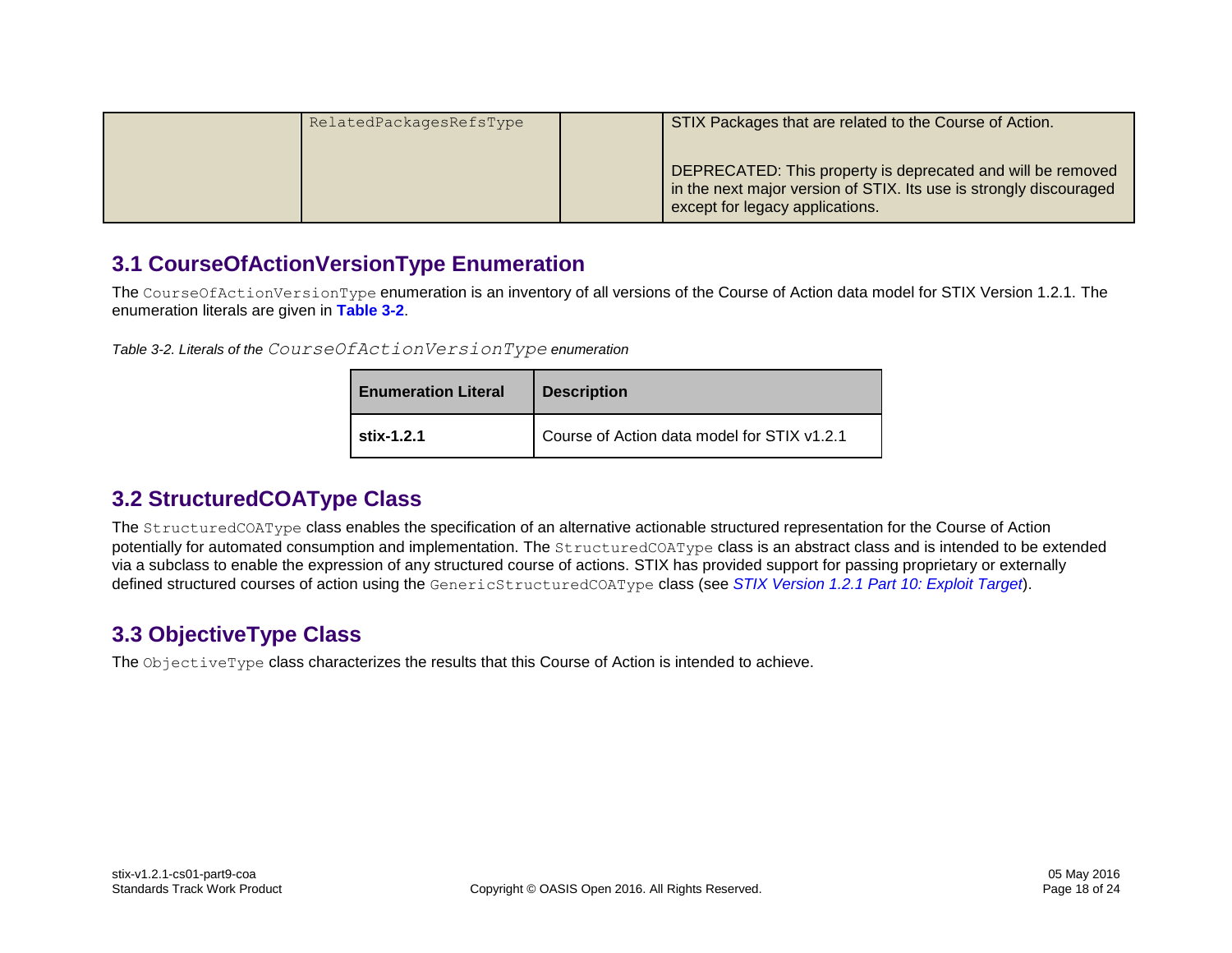

<span id="page-18-2"></span>*Figure 3-2. UML diagram of the ObjectiveType class*

The property table, which includes property descriptions and corresponds to the UML diagram given in **[Figure 3-2](#page-18-2)**, is provided in **[Table 3-3](#page-18-3)**.

<span id="page-18-3"></span>*Table 3-3. Properties of the ObjectiveType class*

| <b>Name</b>                     | Type                           | <b>Multiplicity</b> | <b>Description</b>                                                                                                                                                                                                                                                               |
|---------------------------------|--------------------------------|---------------------|----------------------------------------------------------------------------------------------------------------------------------------------------------------------------------------------------------------------------------------------------------------------------------|
| <b>Description</b>              | stixCommon: StructuredTextType | 01                  | The Description property captures a textual<br>description of the objective of this Course of Action.<br>Any length is permitted. Optional formatting is<br>supported via the structuring format property of<br>the StructuredTextType class.                                    |
| <b>Short_Description</b>        | stixCommon: StructuredTextType | 0.1                 | The Short Description property captures a short<br>textual description of the objective of this Course of<br>Action. This property is secondary and should only<br>be used if the Description property is already<br>populated and another, shorter description is<br>available. |
| <b>Applicability_Confidence</b> | stixCommon: ConfidenceType     | 0.1                 | The Applicability Confidence property<br>characterizes the level of confidence in the asserted<br>applicability of the suggested Course of Action for its<br>targeted objective.                                                                                                 |

#### <span id="page-18-1"></span>**3.4 RelatedCOAsType Class**

<span id="page-18-0"></span>The RelatedCOAsType class specifies a set of one or more other Course of Actions asserted to be related to this Course of Action and therefore is a self-referential relationship. It extends the GenericRelationshipListType superclass defined in the STIX Common data model, which specifics the scope (whether the elements of the set are related individually or as a group).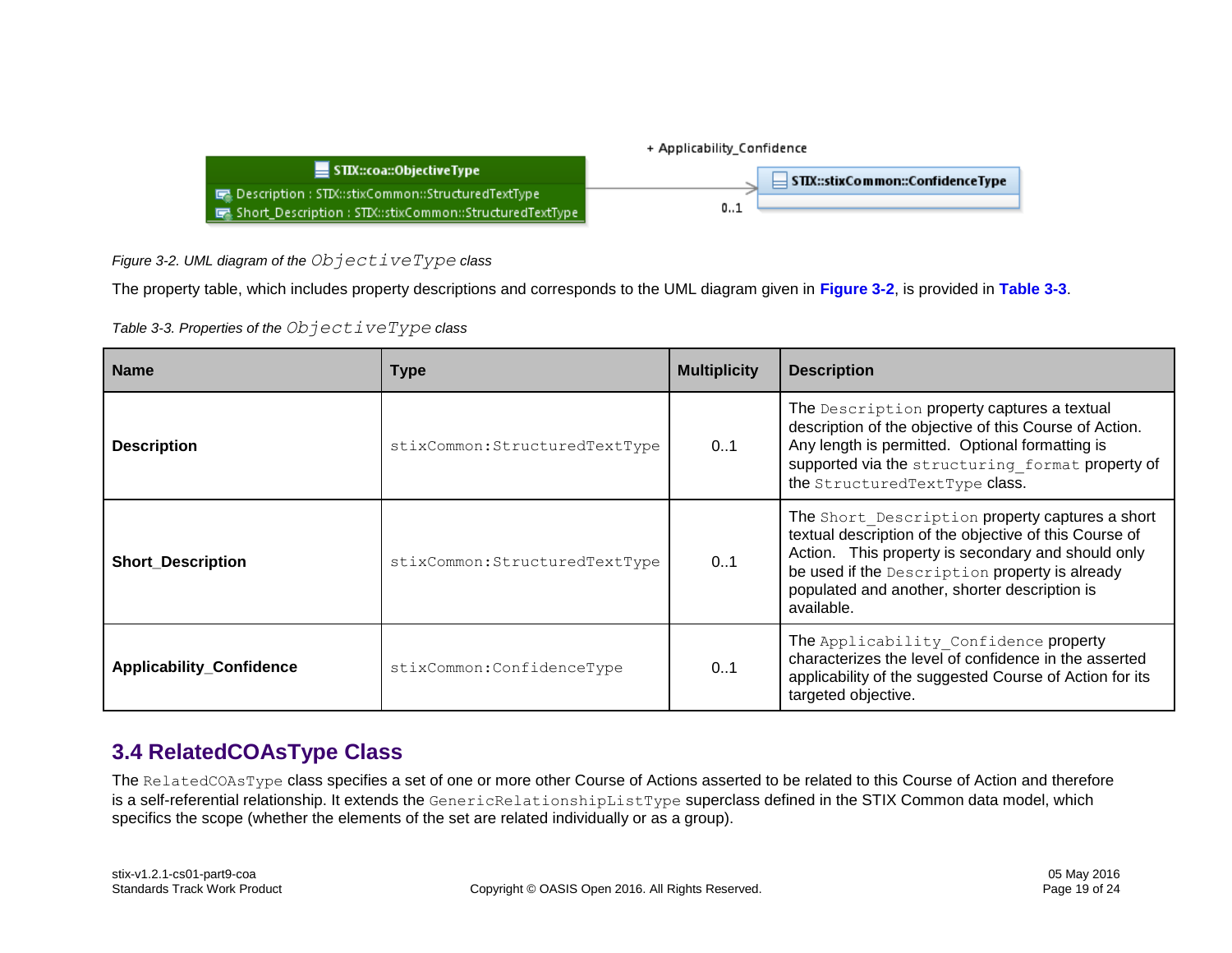The UML diagram corresponding to the RelatedCOAsType class is shown in **[Figure 3-3](#page-19-0)**.



<span id="page-19-0"></span>*Figure 3-3. UML diagram of the RelatedCOAsType class*

The property table given in **[Table 3-4](#page-19-1)** corresponds to the UML diagram shown in **[Figure 3-3.](#page-19-0)**

<span id="page-19-1"></span>*Table 3-4. Properties of the RelatedCOAsType class*

| <b>Name</b>                               | Type                                     | <b>Multiplicity</b> | <b>Description</b>                                                                                                                                                                                                                                                                                                                                                                                                                                                                                                 |
|-------------------------------------------|------------------------------------------|---------------------|--------------------------------------------------------------------------------------------------------------------------------------------------------------------------------------------------------------------------------------------------------------------------------------------------------------------------------------------------------------------------------------------------------------------------------------------------------------------------------------------------------------------|
| <b>Related Course of</b><br><b>Action</b> | stixCommon:<br>RelatedCourseOfActionType | 1.1                 | The Related COA property specifies another Course of Action<br>associated with this Course of Action and characterizes the<br>relationship between the Courses of Action by capturing<br>information such as the level of confidence that the Courses of<br>Actions are related, the source of the relationship information,<br>and type of the relationship. A relationship between Courses of<br>Action may represent assertions of general associativity or<br>different versions of the same Course of Action. |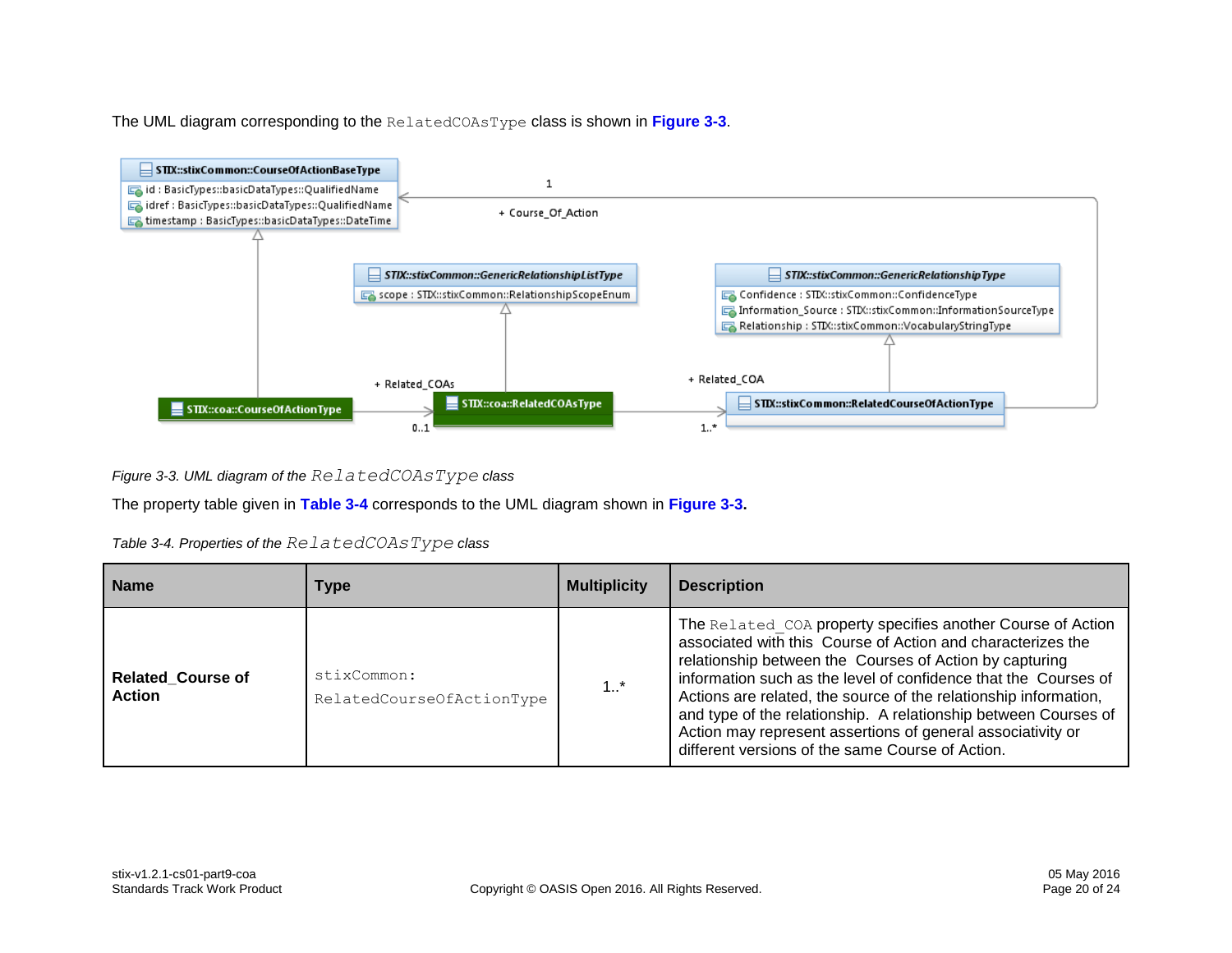## <span id="page-20-0"></span>**4 Conformance**

Implementations have discretion over which parts (components, properties, extensions, controlled vocabularies, etc.) of STIX they implement (e.g., Indicator/Suggested\_COAs).

[1] Conformant implementations must conform to all normative structural specifications of the UML model or additional normative statements within this document that apply to the portions of STIX they implement (e.g., Implementers of the entire TTP component must conform to all normative structural specifications of the UML model or additional normative statements within this document regarding the TTP component).

[2] Conformant implementations are free to ignore normative structural specifications of the UML model or additional normative statements within this document that do not apply to the portions of STIX they implement (e.g., Non-implementers of any particular properties of the TTP component are free to ignore all normative structural specifications of the UML model or additional normative statements within this document regarding those properties of the TTP component).

The conformance section of this document is intentionally broad and attempts to reiterate what already exists in this document. The STIX 1.2 Specifications, which this specification is based on, did not have a conformance section. Instead, the STIX 1.2 Specifications relied on normative statements and the nonmandatory implementation of STIX profiles. STIX 1.2.1 represents a minimal change from STIX 1.2, and in that spirit no requirements have been added, modified, or removed by this section.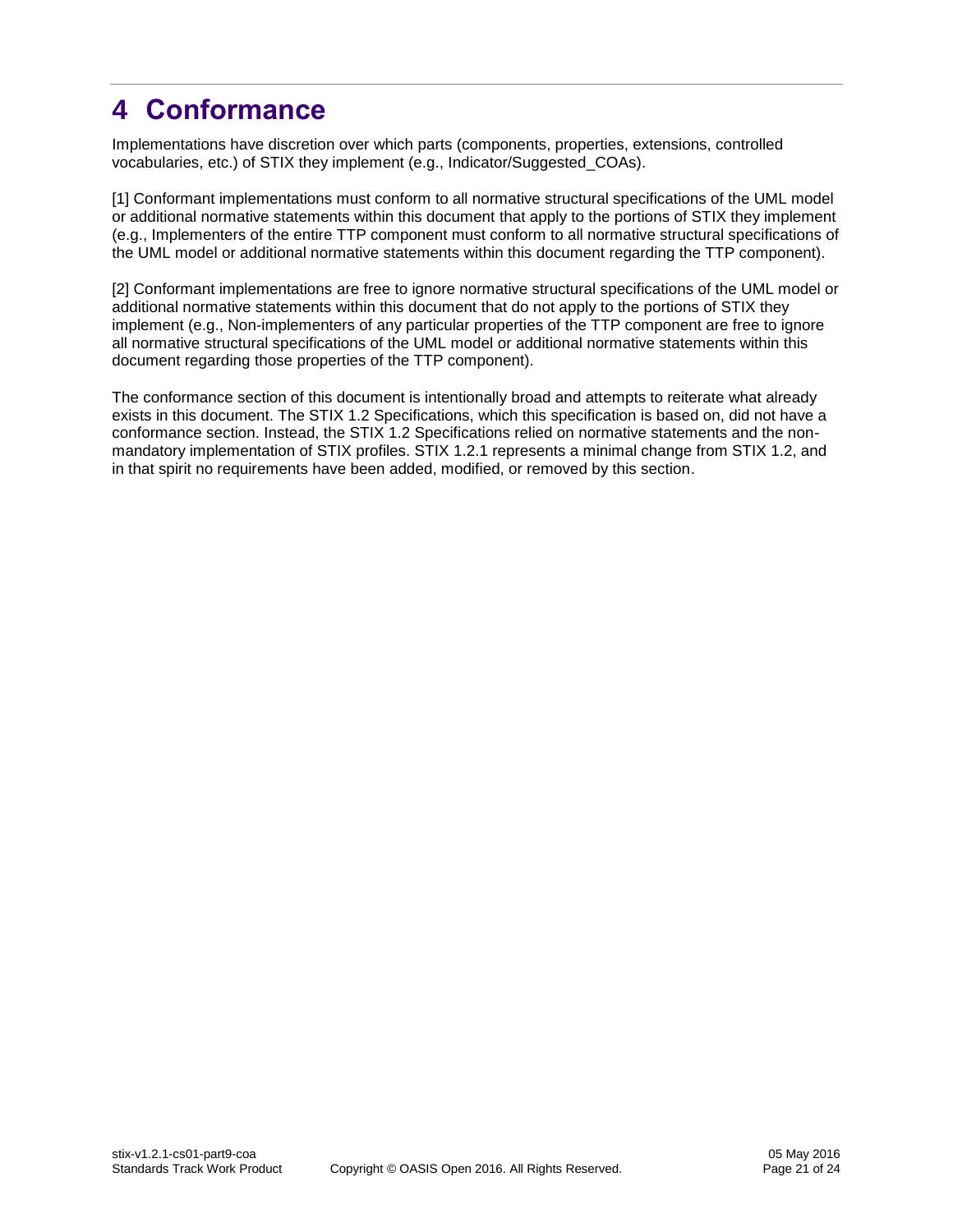## <span id="page-21-0"></span>**Appendix A. Acknowledgments**

The following individuals have participated in the creation of this specification and are gratefully acknowledged:

#### **Participants:**

Dean Thompson, Australia and New Zealand Banking Group (ANZ Bank) Bret Jordan, Blue Coat Systems, Inc. Adnan Baykal, Center for Internet Security (CIS) Jyoti Verma, Cisco Systems Liron Schiff, Comilion (mobile) Ltd. Jane Ginn, Cyber Threat Intelligence Network, Inc. (CTIN) Richard Struse, DHS Office of Cybersecurity and Communications (CS&C) Marlon Taylor, DHS Office of Cybersecurity and Communications (CS&C) David Eilken, Financial Services Information Sharing and Analysis Center (FS-ISAC) Sarah Brown, Fox-IT Ryusuke Masuoka, Fujitsu Limited Eric Burger, Georgetown University Jason Keirstead, IBM Paul Martini, iboss, Inc. Jerome Athias, Individual Terry MacDonald, Individual Alex Pinto, Individual Patrick Maroney, Integrated Networking Technologies, Inc. Wouter Bolsterlee, Intelworks BV Joep Gommers, Intelworks BV Sergey Polzunov, Intelworks BV Rutger Prins, Intelworks BV Andrei Sîrghi, Intelworks BV Raymon van der Velde, Intelworks BV Jonathan Baker, MITRE Corporation Sean Barnum, MITRE Corporation Desiree Beck, MITRE Corporation Mark Davidson, MITRE Corporation Ivan Kirillov, MITRE Corporation Jon Salwen, MITRE Corporation John Wunder, MITRE Corporation Mike Boyle, National Security Agency Jessica Fitzgerald-McKay, National Security Agency Takahiro Kakumaru, NEC Corporation John-Mark Gurney, New Context Services, Inc. Christian Hunt, New Context Services, Inc. Daniel Riedel, New Context Services, Inc. Andrew Storms, New Context Services, Inc. John Tolbert, Queralt, Inc. Igor Baikalov, Securonix Bernd Grobauer, Siemens AG Jonathan Bush, Soltra Aharon Chernin, Soltra Trey Darley, Soltra Paul Dion, Soltra Ali Khan, Soltra Natalie Suarez, Soltra Cedric LeRoux, Splunk Inc. Brian Luger, Splunk Inc. Crystal Hayes, The Boeing Company Brad Butts, U.S. Bank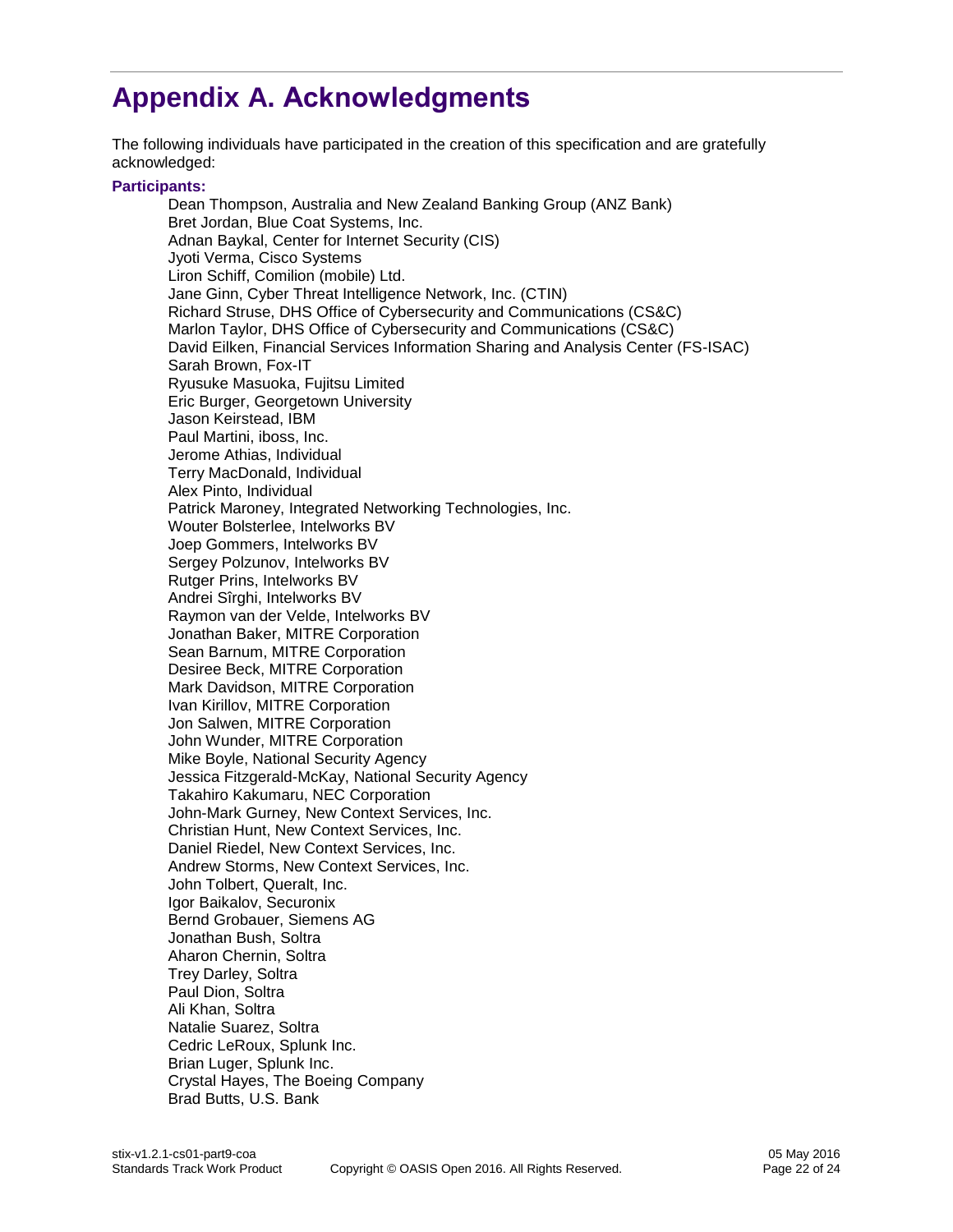Mona Magathan, U.S. Bank Adam Cooper, United Kingdom Cabinet Office Mike McLellan, United Kingdom Cabinet Office Chris O'Brien, United Kingdom Cabinet Office Julian White, United Kingdom Cabinet Office Anthony Rutkowski, Yaana Technologies, LLC

The authors would also like to thank the larger STIX Community for its input and help in reviewing this document.